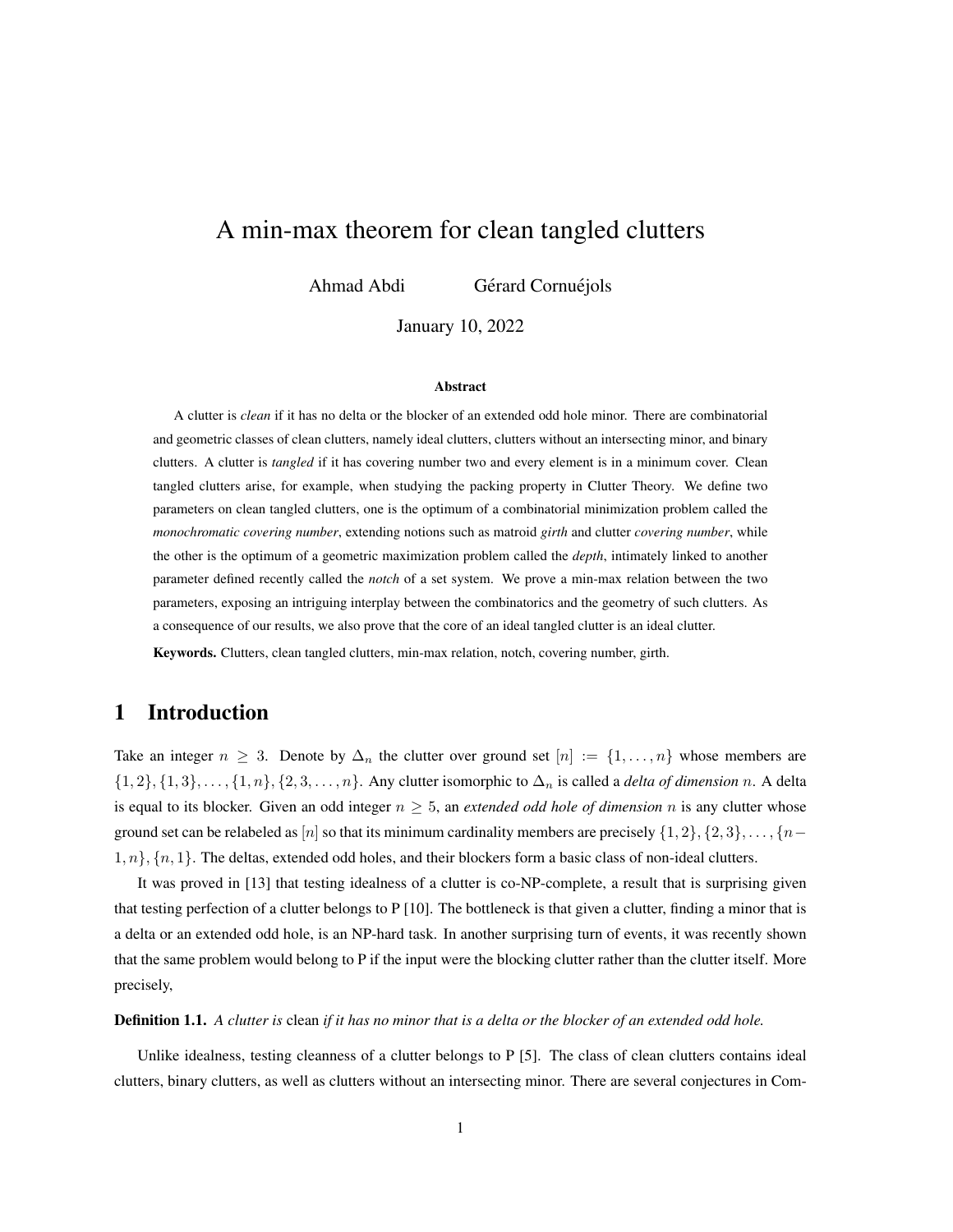binatorial Optimization, Graph Theory, and Matroid Theory that relate to these classes of clutters. The Flowing Conjecture relating to ideal binary clutters [\[21\]](#page-15-0), and the  $\tau = 2$  Conjecture relating to ideal clutters without an intersecting minor [\[11\]](#page-14-3) are two highlights. In fact, it suffices to prove these two conjectures, as well as a few others, for clean *tangled* clutters.

Definition 1.2. *A clutter* C *is* tangled *if it has covering number two, and every element appears in a minimum cover. Given a tangled clutter* C *over ground set* V *, denote by* G(C) *the graph over vertex set* V *whose edges correspond to the minimum covers of* C*.*

Clean tangled clutters have been a recent subject of study by the authors. In [\[1\]](#page-14-4), we proved the Dyadic Conjecture for clean tangled clutters. In [\[6\]](#page-14-5), the structure of these clutters was used to obtain a new infinite class of ideal minimally non-packing clutters. In [\[7\]](#page-14-6), an interplay between the geometry and the combinatorics of these clutters were exposed, where a connection between simplices and projective geometries was shown. We continue the study of clean tangled clutters, further cementing the interplay between the geometry and the combinatorics of such clutters. To this end, let  $C$  be a clean tangled clutter.

**Rank** It can be readily seen that  $G(C)$  is a bipartite graph. The *rank of* C, denoted rank(C), is the number of connected components of  $G(\mathcal{C})$ .

Monochromatic covering number A cover of C is *monochromatic* if it is monochromatic in some proper 2-vertex-coloring of  $G(\mathcal{C})$ . The *monochromatic covering number of*  $\mathcal{C}$  is defined as

 $\mu(\mathcal{C}) := \min\{|B| : B \text{ is a monochromatic cover of } \mathcal{C}\};$ 

if there is no monochromatic cover, then  $\mu(C) := \infty$ . Observe that  $\mu(C) \geq 3$ .

**Depth** The *core of* C, denoted core(C), is the set of all members  $C \in \mathcal{C}$  that intersect every minimum cover of  $C$  exactly once. Alternatively, the core collects the members that can be used with a nonzero coefficient in a fractional packing of value two. It is known that  $\mathrm{core}(\mathcal{C})$  is a duplication of the cuboid of a set  $S \subseteq \{0,1\}^{\text{rank}(\mathcal{C})}$ . Moreover, it is known that  $S$  is unique up to relabeling and twisting the coordinates, and its convex hull is a full-dimensional polytope containing  $\frac{1}{2} \cdot \mathbf{1}$  in its interior. The set S is called the *setcore of* C [\[7\]](#page-14-6). Let us call the points in S *feasible*, and the points in  $\{0,1\}^{\text{rank}(\mathcal{C})} - S$  *infeasible*. The *depth of* C is defined as

 $depth(\mathcal{C}) := max\{d : setcore(\mathcal{C}) \text{ has a } d\text{-dimensional infeasible hypercube}\};$ 

if setcore(C) has no infeasible hypercube, then depth(C) :=  $-\infty$ .

**The min-max relation** In §[3](#page-4-0) we prove that for every clean tangled clutter  $C$ , we have

$$
rank(\mathcal{C}) - \mu(\mathcal{C}) = depth(\mathcal{C}).
$$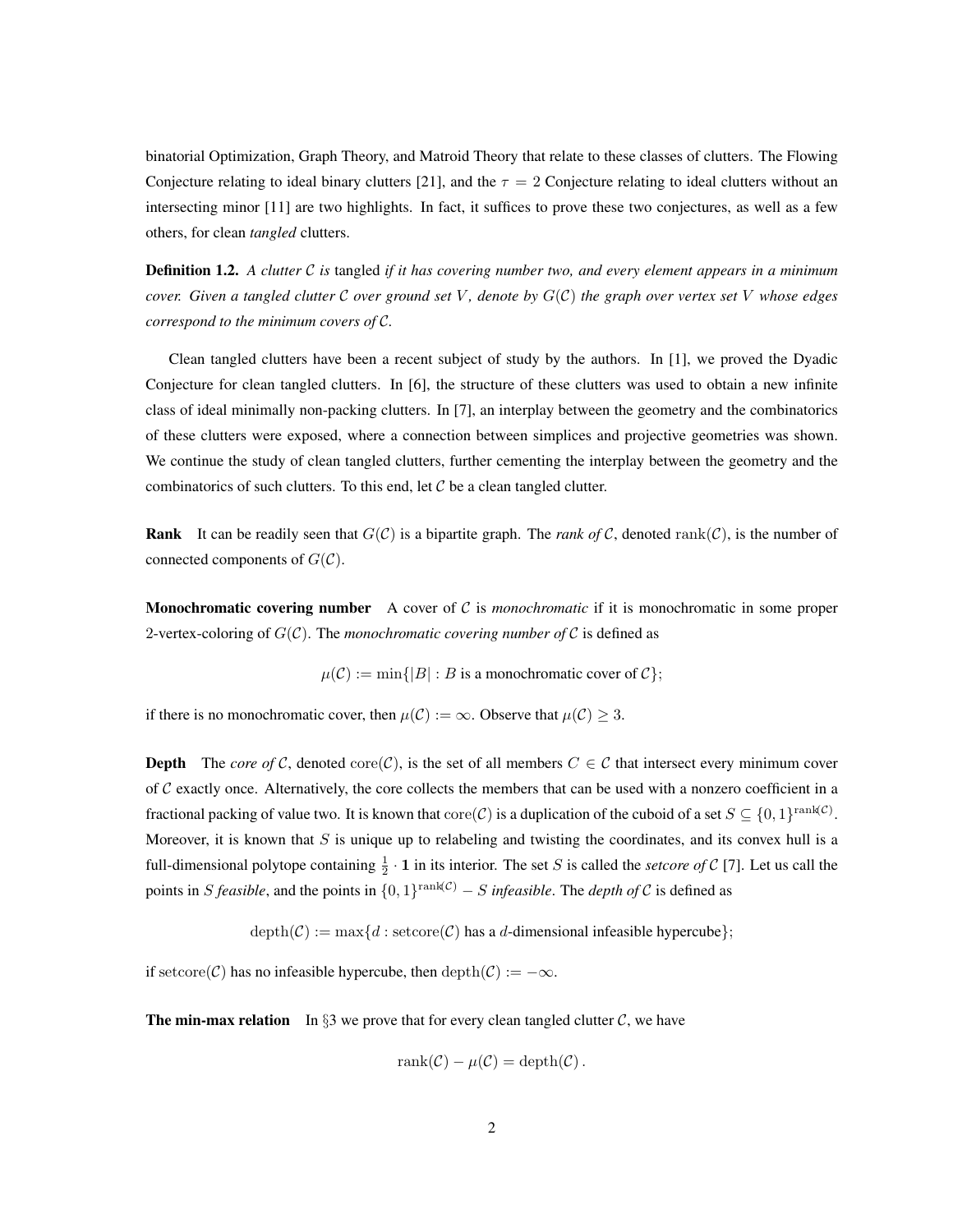Observe that  $\mu(C)$  is a parameter defined on all of C, while depth(C) is a parameter defined only on the core of  $C$ , so the min-max relation above is non-trivial. Observe that the monochromatic covering number is the optimum of a *combinatorial* minimization problem, while the depth is the optimum of a *geometric* maximization problem. Thus, the min-max relation manifest an intriguing interplay between the combinatorics and the geometry of clean tangled clutters. On the combinatorial side, we see in §[4](#page-8-0) that our notion of monochromatic covering number extends the conventional notion of girth for simple graphs and more generally simple binary matroids, as well as the notion of covering number for clean clutters with covering number at least three. On the geometric side, our notion of depth is intimately linked to the notion of *notch* defined recently in [\[9\]](#page-14-7). More precisely, when the depth of C is finite, then it is equal to the notch of setcore(C) minus 1. In §[4,](#page-8-0) we also introduce *irreducible* monochromatic covers, and prove as a consequence that the core of an ideal tangled clutter is also ideal.

## 2 Definitions and preliminaries

Clutters Let V be a finite set of *elements*, and let C be a family of subsets of V called *members*. C is a *clutter* over *ground set* V if no member contains another [\[14\]](#page-14-8). Two clutters are *isomorphic* if one is obtained from the other by relabeling the ground set. Two distinct elements u, v are *duplicates in* C if for each  $C \in \mathcal{C}$ ,  $u \in C$  if and only if  $v \in C$ . To *duplicate an element* u of C is to introduce a new element v and replace C by the clutter over ground set  $V \cup \{v\}$  whose members are  $\{C : u \notin C \in \mathcal{C}\} \cup \{C \cup \{v\} : u \in C \in \mathcal{C}\}$ . A *duplication of* C is any clutter obtained from C after repeatedly duplicating some elements. A *transversal* is a subset  $B \subseteq V$  such that  $|B \cap C| = 1$  for all  $C \in C$ . A *cover* is a subset  $B \subseteq V$  such that  $B \cap C \neq \emptyset$  for all  $C \in C$ . The *covering number* of C, denoted  $\tau(C)$ , is the minimum cardinality of a cover. A cover is *minimal* if it does not contain another cover. The *blocker* of C, denoted  $b(C)$ , is the clutter over ground set V whose members are the minimal covers of C [\[14\]](#page-14-8). It is well-known that  $b(b(\mathcal{C})) = C$  [\[16,](#page-15-1) [14\]](#page-14-8). Take disjoint  $I, J \subseteq V$ . The *minor* of C obtained after *deleting* I and *contracting* J, denoted  $C \setminus I/J$ , is the clutter over ground set  $V - (I \cup J)$  whose members consist of the inclusion-wise minimal sets of  $\{C - J : C \in \mathcal{C}, C \cap I = \emptyset\}$ . The minor is *proper* if  $I \cup J \neq \emptyset$ . It is well-known that  $b(C \setminus I/J) = b(C)/I \setminus J$  [\[20\]](#page-15-2).

**Cuboids** Take an integer  $r \ge 1$  and a set  $S \subseteq \{0,1\}^r$ . We refer to the points in S as *feasible* and the points in  $\{0,1\}^r$  – S as *infeasible*. The *cuboid of* S, denoted cuboid(S), is the clutter over ground set [2r] whose members have incidence vectors  $\{(p_1, 1 - p_1, \ldots, p_r, 1 - p_r) : p \in S\}$  [\[8,](#page-14-9) [2\]](#page-14-10). Observe that for each  $i \in [r]$ ,  $|C \cap \{2i - 1, 2i\}| = 1$  for all  $C \in \text{cuboid}(S)$ , so  $\{2i - 1, 2i\}$  is a cover of the cuboid. Observe that if the points in S do not agree on a coordinate, then  $\text{cuboid}(S)$  is a tangled clutter; that is, any cuboid without a cover of size one is tangled. Take a point  $q \in \{0,1\}^r$ . To *twist* S by q is to replace S by  $S \triangle q := \{p \triangle q : p \in S\}$ , where the second  $\triangle$  denotes coordinate-wise addition modulo 2. Take a coordinate  $i \in [r]$ . Denote by  $e_i$  the  $i^{\text{th}}$ unit vector of appropriate dimension. To *twist coordinate* i of S is to replace S by  $S \triangle e_i$ . Two sets  $S_1, S_2$  are *isomorphic*, written as  $S_1 \cong S_2$ , if one is obtained from the other after relabeling and twisting some coordinates. Two distinct coordinates  $i, j \in [r]$  are *duplicates in* S if  $S \subseteq \{x : x_i = x_j\}$  or  $S \subseteq \{x : x_i + x_j = 1\}$ . Observe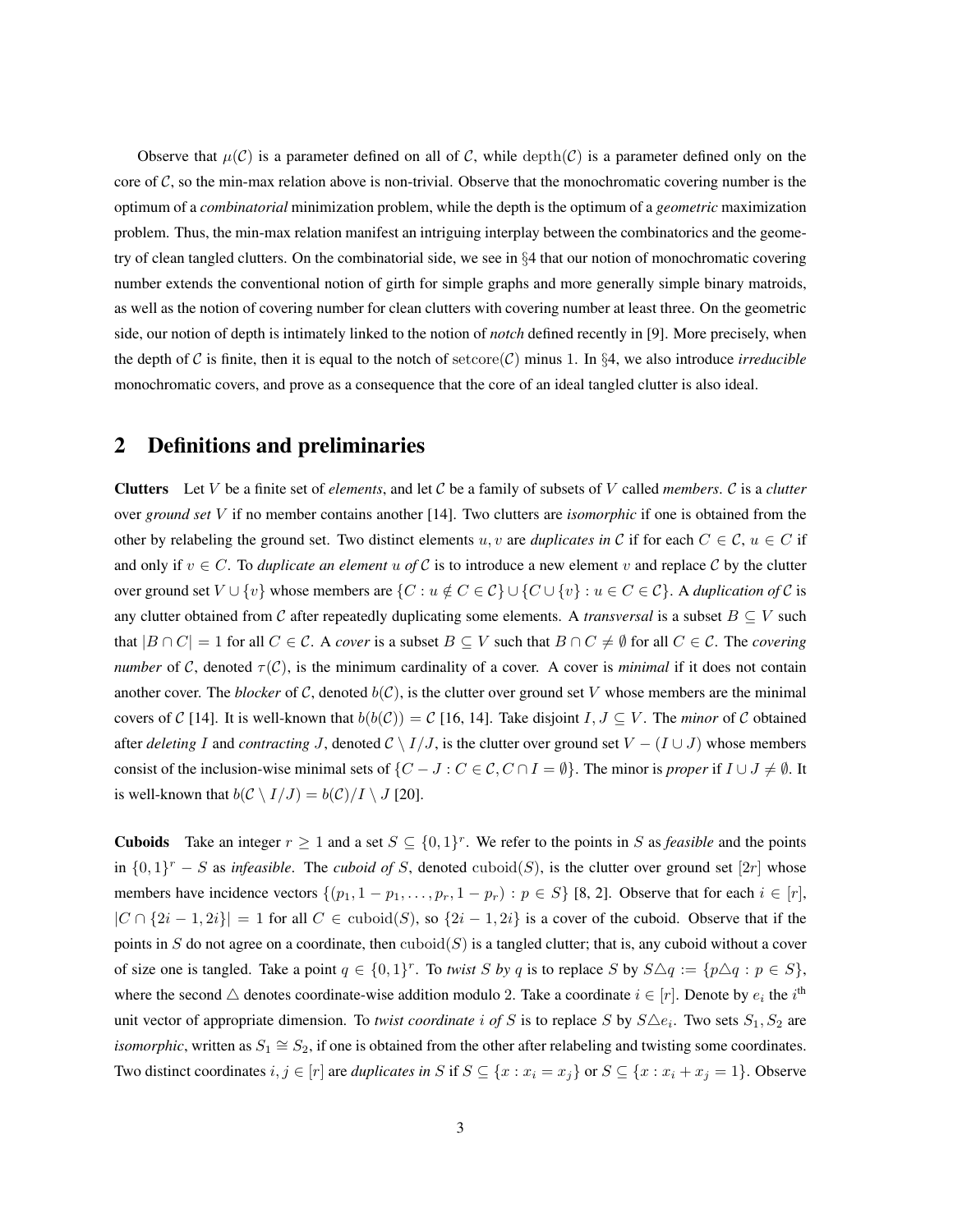that if two coordinates are duplicates in a set, then they are duplicates in any isomorphic set. Observe further that S has duplicated coordinates if, and only if,  $\text{cuboid}(S)$  has duplicated elements.

### 2.1 Core and setcore

Let C be a clean tangled clutter over ground set V. Recall that  $G(\mathcal{C})$  is the graph over vertex set V whose edges correspond to the minimum covers of C. Recall that if C is a clean tangled clutter, then the rank of C, denoted rank(C), is the number of connected components of  $G(\mathcal{C})$ . It can be readily checked that  $G(\mathcal{C})$  is a bipartite graph. Let  $G := G(\mathcal{C})$  and  $r := \text{rank}(\mathcal{C})$ . For each  $i \in [r]$ , denote by  $\{U_i, V_i\}$  the bipartition of the  $i^{\text{th}}$ connected component of G. Recall that the core of  $\mathcal C$  is defined as

 $\text{core}(\mathcal{C}) := \{C \in \mathcal{C} : |C \cap B| = 1 \text{ for every minimum cover } B \text{ of } C\}.$ 

<span id="page-3-1"></span>Theorem [2.2](#page-3-0) below shows that the core is nonempty, and has covering number two.

**Theorem 2.1** ([\[7\]](#page-14-6), Theorem 2.9).  $\text{core}(\mathcal{C}) = \{C \in \mathcal{C} : C \cap (U_i \cup V_i) \in \{U_i, V_i\} \}$  for each  $i \in [r]$ }.

In particular,  $\text{core}(\mathcal{C})$  is a duplication of a cuboid – let us elaborate. The *setcore of*  $\mathcal{C}$  *with respect to*  $(U_1, V_1; U_2, V_2; \ldots; U_r, V_r)$  is the set  $S \subseteq \{0,1\}^r$  defined as follows: start with  $S = \emptyset$ , and for each  $C \in$  $\text{core}(\mathcal{C})$ , add a point p to S such that

$$
p_i = 0 \quad \Leftrightarrow \quad C \cap (U_i \cup V_i) = U_i \quad \forall i \in [r].
$$

By Theorem [2.1,](#page-3-1) the set S is well-defined and  $\operatorname{core}(\mathcal{C})$  is a duplication of  $\operatorname{cuboid}(S)$ . We denote S by the notation setcore(C :  $U_1, V_1, U_2, V_2, \ldots, U_r, V_r$ ). As the reader can imagine, we will not use this notation often, and use setcore(C) as short-hand notation. Note however that setcore(C) is defined only up to isomorphism.

<span id="page-3-0"></span>**Theorem 2.2** ([\[7\]](#page-14-6), Theorem 1.5). conv(setcore(C)) is a full-dimensional polytope contained in  $[0,1]^r$  and *containing*  $\frac{1}{2} \cdot 1$  *in its interior. In particular,* setcore(C) *does not have duplicated coordinates,* core(C) *is nonempty, and has covering number two.*

We also need the following earlier results.

<span id="page-3-3"></span>Theorem 2.3 ([\[7\]](#page-14-6), Theorem 2.10). *The following statements hold:*

- *(i) If*  $r = 1$ *, then* core $(C) = \{U_1, V_1\}$ *.*
- *(ii) If*  $r = 2$ *, then* core $(C) = \{U_1 \cup U_2, U_1 \cup V_2, V_1 \cup U_2, V_1 \cup V_2\}.$

<span id="page-3-2"></span>**Theorem 2.4** ([\[1\]](#page-14-4), Theorem 2.5, and [\[7\]](#page-14-6), Lemma 2.6). *Suppose G is not connected. Let*  $\{U, U'\}$  *be the bipartition of a connected component of G. Then*  $\mathcal{C} \setminus U/U'$  *is a clean tangled clutter such that*  $\text{core}(\mathcal{C} \setminus U/U') \subseteq$  $\operatorname{core}(\mathcal{C}) \setminus U/U'.$ 

<span id="page-3-4"></span>Finally, we will need the following lemma.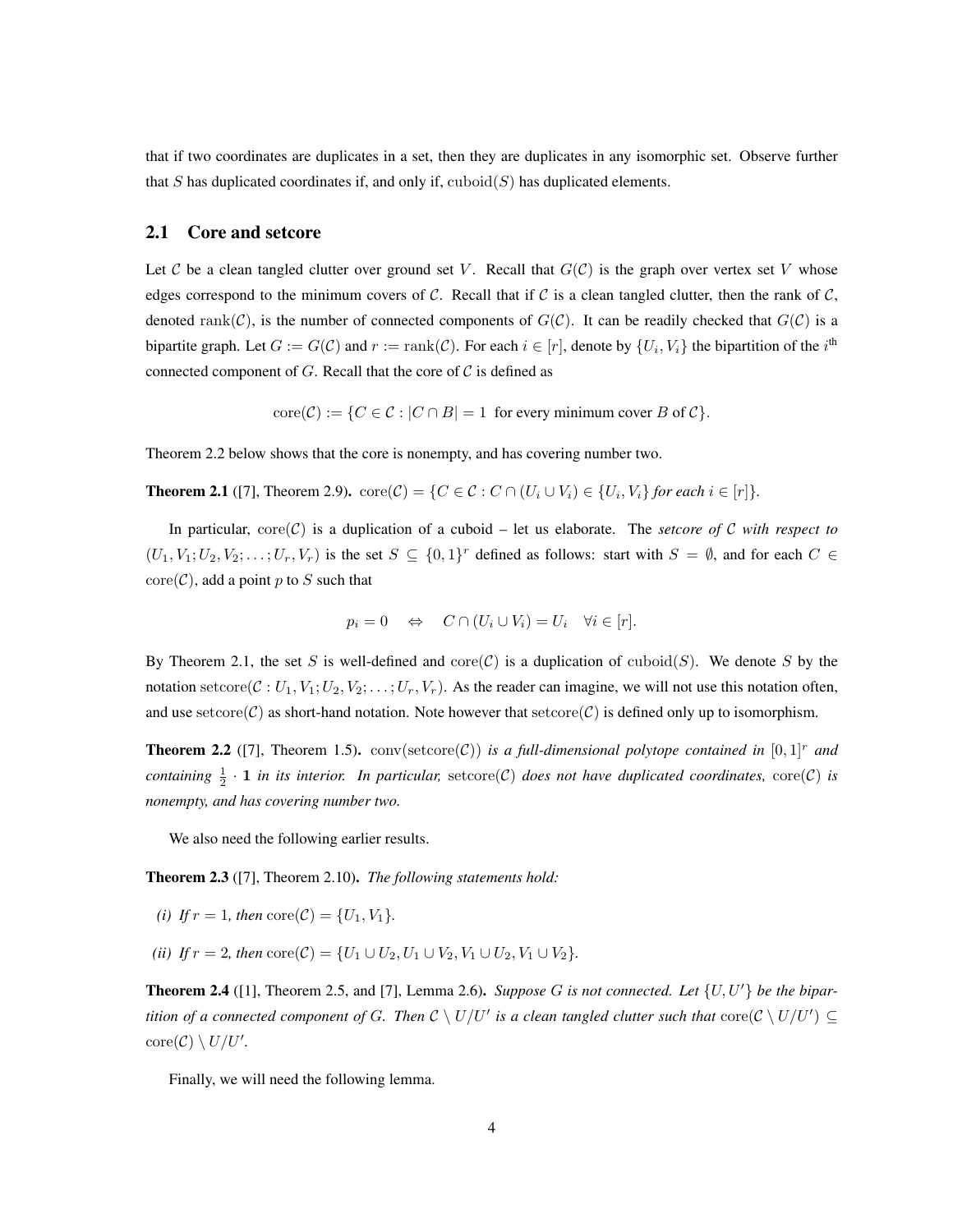**Lemma 2.5.** Suppose for some  $u, v \in V$ , every member of  $\text{core}(\mathcal{C})$  containing u also contains v. Then  $u, v$ *belong to the same part of the bipartition of a connected component of* G*.*

*Proof.* By Theorem [2.1,](#page-3-1) it suffices to show that  $u, v$  belong to the same connected component of  $G$ . Suppose otherwise. In particular, G is not connected. Let  $\{U, U'\}$  be the bipartition of the connected component containing u where  $u \in U'$ . Then  $\mathcal{C} \setminus U/U'$  is a clean tangled clutter such that  $\text{core}(\mathcal{C} \setminus U/U') \subseteq \text{core}(\mathcal{C}) \setminus U/U'$ by Theorem [2.4.](#page-3-2) Let w be a neighbor of u in G; so  $w \in U$ . Then  $\{w, u\}$  is a cover of C. As every member of core $(\mathcal{C})$  containing u also contains v, it follows that  $\{w, v\}$  is a cover of core $(\mathcal{C})$ , implying in turn that  $\mathrm{core}(\mathcal{C})\setminus U/U'$  has  $\{v\}$  as a cover. However,  $\mathrm{core}(\mathcal{C}\setminus U/U')\subseteq \mathrm{core}(\mathcal{C})\setminus U/U'$ , so  $\mathrm{core}(\mathcal{C}\setminus U/U')$  has a cover of cardinality 1, a contradiction to Theorem [2.2.](#page-3-0)  $\Box$ 

## <span id="page-4-0"></span>3 Proof of the min-max relation

Let C be a clean tangled clutter,  $G := G(\mathcal{C})$ , and  $r := \text{rank}(\mathcal{C})$ . For each  $i \in [r]$ , let  $\{U_i, V_i\}$  be the bipartition of the i<sup>th</sup> connected component of G. Let B be a cover of C. Recall that B is a monochromatic cover if it is monochromatic in some proper 2-vertex-coloring of G. Equivalently, B is a monochromatic cover if  $B \cap U_i = \emptyset$ or  $B \cap V_i = \emptyset$  for each  $i \in [r]$ . Let  $\mu := \mu(C)$  and  $\delta := \text{depth}(C)$ .

### <span id="page-4-3"></span>**Proposition 3.1.**  $r - \mu \leq \delta$ .

*Proof.* If  $\mu = \infty$ , then we are done. Otherwise, let B be a monochromatic minimal cover of cardinality  $\mu$ . After relabeling and swapping  $U_i, V_i, i \in [r]$ , if necessary, we may assume that  $B \subseteq U_1 \cup U_2 \cup \cdots \cup U_\mu$ . In particular,  $U_1 \cup \cdots \cup U_\mu$  is a cover of C. Thus for each  $C \in \text{core}(\mathcal{C}),$ 

$$
C \cap (U_i \cup V_i) = U_i \quad \text{for some } i \in [\mu].
$$

That is, if  $S \subseteq \{0,1\}^r$  is the setcore of C with respect to  $(U_1, V_1; \ldots; U_r, V_r)$ , then

$$
S \cap \{x : x_1 = \dots = x_{\mu} = 1\} = \emptyset.
$$

Thus  $\{x : x_1 = \cdots = x_{\mu} = 1\}$  is an infeasible hypercube of S of dimension  $r - \mu$ , implying in turn that  $\Box$  $\delta \geq r - \mu$ , as required.

In §[3.1,](#page-4-1) we introduce irreducible monochromatic covers, and also prove that every monochromatic cover intersects at least  $\mu(C)$  many connected components of G. In §[3.2,](#page-5-0) we prove that in fact every monochromatic cover of core(C) intersects  $\mu(C)$  many connected components of G. Finally, in §[3.3,](#page-7-0) we prove the min-max relation  $r - \mu = \delta$ .

## <span id="page-4-1"></span>3.1 Monochromatic covers

<span id="page-4-2"></span>**Lemma 3.2.** *If*  $V_1 \cup \cdots \cup V_k$  *is a monochromatic cover for some integer*  $k \in [r]$ *, then there exists a monochromatic minimal cover B such that*  $B \subseteq \bigcup_{i=1}^{k} (U_i \cup V_i)$  *and*  $|B \cap (U_i \cup V_i)| \leq 1$  *for each*  $i \in [k]$ *.*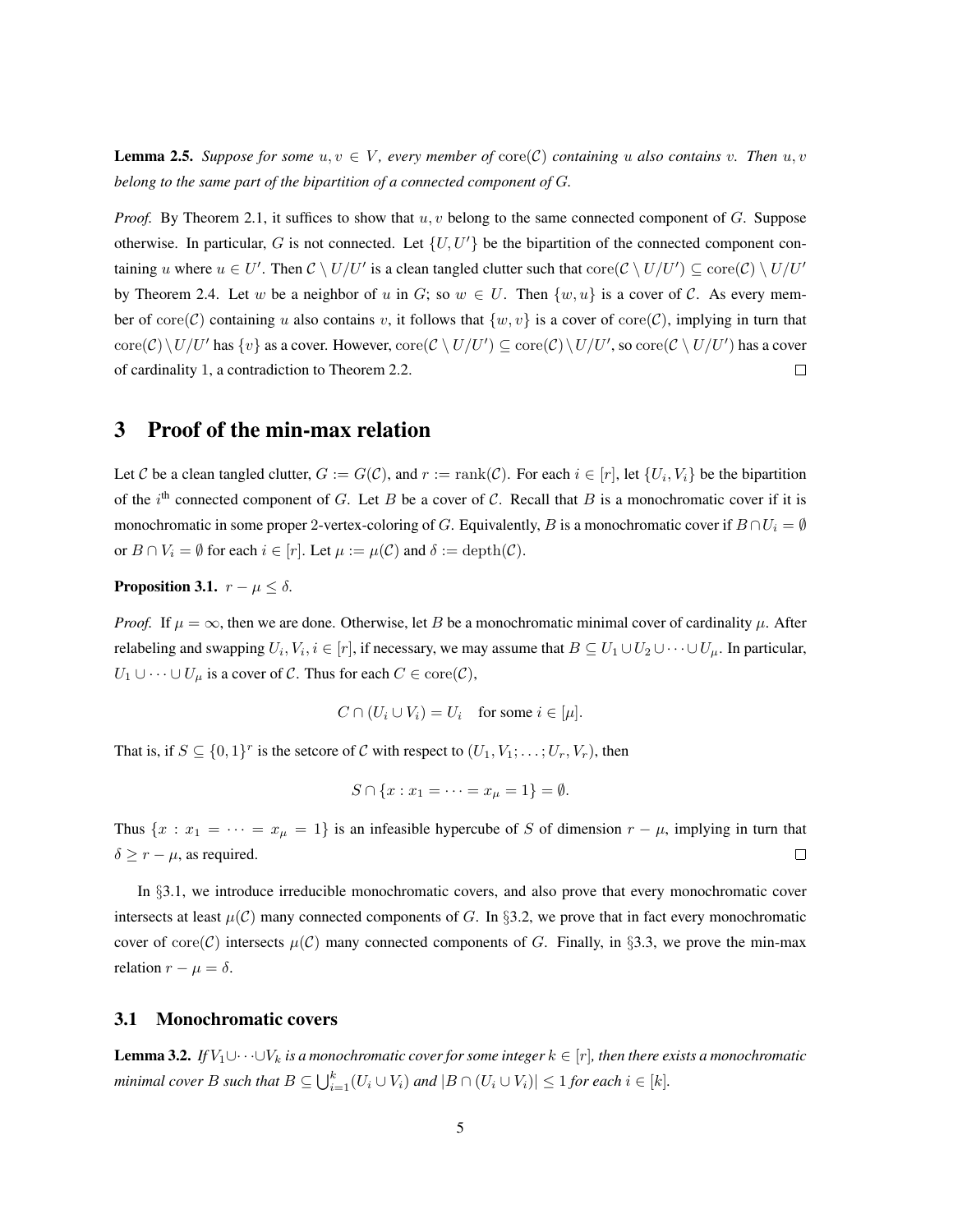*Proof.* Denote by V the ground set of C. Out of all the monochromatic minimal covers of C contained in  $\bigcup_{i=1}^k (U_i \cup V_i)$ , pick one of minimum cardinality, call it B. Pick  $U, U'$  such that  $\{U, U'\} = \{U_i, V_i\}$  for some  $i \in [k]$  and  $\emptyset \neq B \cap (U \cup U') \subseteq U'$ . We claim that  $|B \cap (U \cup U')| = 1$ , thereby proving the lemma. Suppose for a contradiction that  $|B \cap (U \cup U')| \geq 2$ . Let  $I := B - (U \cup U')$ ,  $J := V - (U \cup U' \cup I)$ , and  $\mathcal{C}' := \mathcal{C} \setminus I/J$ , a minor over ground set  $U \cup U'$ . Assume in the first case that  $\tau(C') \geq 2$ . Then C' is clean and tangled, and  $G[U \cup U'] \subseteq G(C')$ . Thus  $G(C')$  is a connected, bipartite graph whose bipartition is inevitably  $\{U, U'\}$ . It therefore follows from Theorem [2.3](#page-3-3) (i) that  $U, U' \in \mathcal{C}'$ . However,  $B \cap U' = B \cap (U \cup U') = B - I$  is a minimal cover of C' disjoint from U, a contradiction. Assume in the remaining case that  $\tau(C') \leq 1$ . That is, there is a  $D \in b(\mathcal{C})$  such that  $D \subseteq U \cup U' \cup I$  and  $|D - I| \leq 1$ . But then D is a monochromatic minimal cover of C contained in  $\bigcup_{i=1}^k (U_i \cup V_i)$  and

$$
|D| = |D - I| + |D \cap I| \le 1 + |B - (U \cup U')| < |B \cap (U \cup U')| + |B - (U \cup U')| = |B|,
$$

a contradiction to our minimal choice of B. As a result,  $|B \cap (U \cup U')| = 1$ , as desired.

 $\Box$ 

As a consequence, we get the following:

<span id="page-5-1"></span>Theorem 3.3. *Suppose a monochromatic cover exists. Then every monochromatic cover of* C *intersects at least* µ *connected components of* G*. In particular,*

- *every monochromatic cover intersects at least* 3 *connected components of* G*, and*
- $\bullet \ \mu \leq r.$

*Proof.* Let B be a monochromatic cover, and  $K$  the set of the connected components intersected by B. Then by Lemma [3.2](#page-4-2) there is a monochromatic minimal cover B' that intersects only a subset of  $K$  and intersects every connected component at most once. As a result,  $|K| \geq |B'| \geq \mu$ , thereby finishing the proof.  $\Box$ 

### <span id="page-5-0"></span>3.2 The effect of deletion-contraction on r and  $\mu$

We saw in Theorem [3.3](#page-5-1) that every monochromatic cover of C intersects at least  $\mu$  connected components of G. Here we strengthen this result by proving that every monochromatic cover of core(C) intersects at least  $\mu$ connected components of G. We need two lemmas about how the rank and the monochromatic covering number change when the two parts of a connected component of  $G$  are deleted and contracted.

<span id="page-5-2"></span>**Lemma 3.4.** *Suppose* G *is not connected, and let*  $\{U, U'\}$  *be the bipartition of a connected component of* G. *Then the following statements hold:*

- (*i*)  $\text{rank}(\mathcal{C} \setminus U/U') \leq r 1$ , and if equality holds, then the vertex sets of the connected components of  $G(\mathcal{C}\setminus U/U')$  are precisely the vertex sets of the connected components of  $G$  different from  $G[U\cup U'],$
- *(ii)* equality does not hold in (i) if and only if there is a monochromatic cover B of C such that  $B \cap U \neq \emptyset$  and B *intersects exactly* 3 *connected components of* G*, and*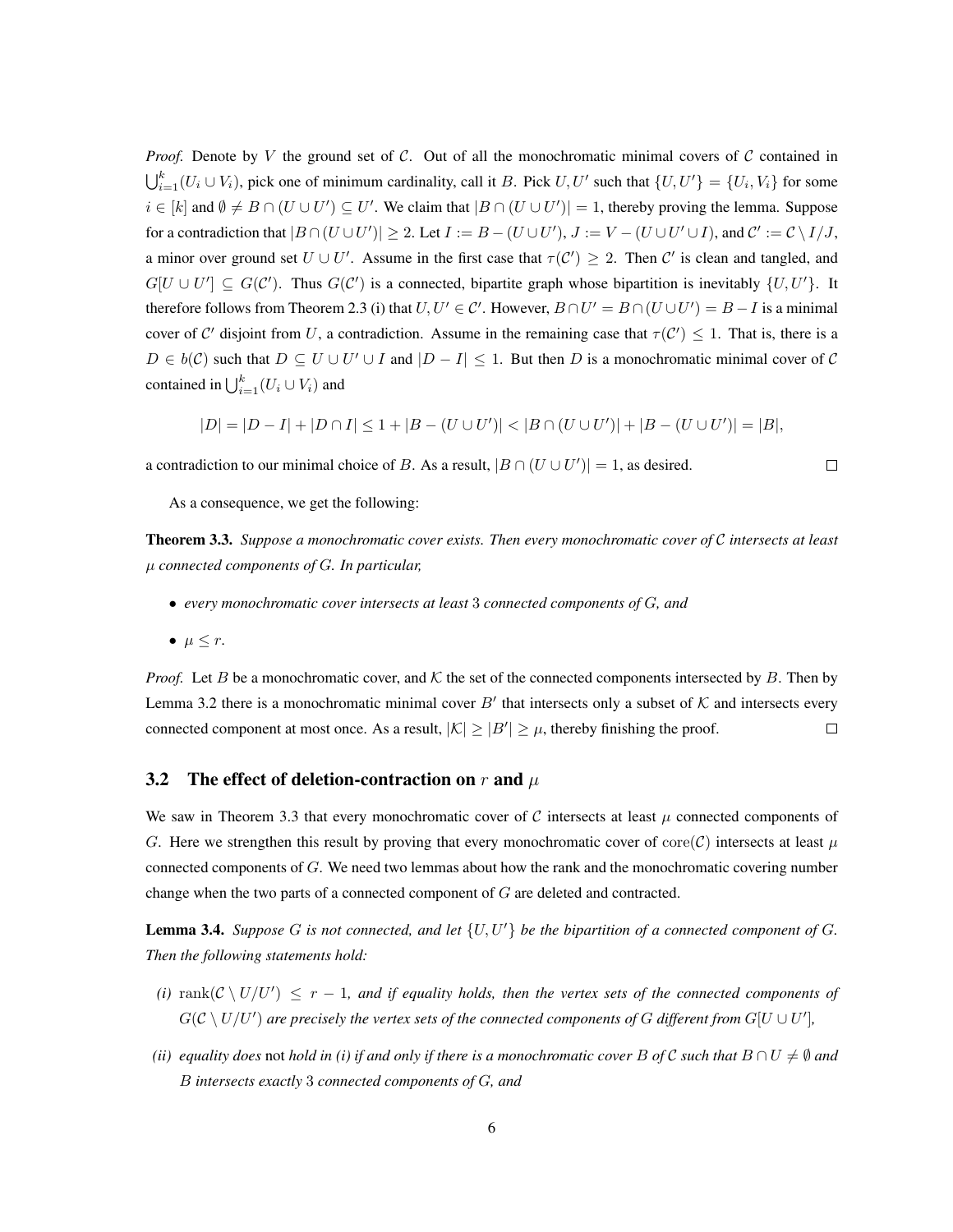(*iii*) *if*  $\mu > 3$ *, then* rank( $\mathcal{C} \setminus U/U'$ ) = r - 1*.* 

*Proof.* We may assume that  $U \cup U' = U_r \cup V_r$ . Let  $\mathcal{C}' := \mathcal{C} \setminus U/U'$ , which is clean and tangled by Theorem [2.4,](#page-3-2) and let  $G' := G(\mathcal{C}')$ . As  $G[U_i \cup V_i] \subseteq G'$  for all  $i \in [r-1]$ ,  $G'$  has at most  $r-1$  connected components, so  $rank(\mathcal{C}') \leq r-1$ , and if equality holds, then the connected components of  $G'$  are precisely  $G'[U_i \cup V_i], i \in [r-1]$ . Thus (i) holds.

**Claim 1.** Assume that B is a monochromatic cover of C such that  $B \cap U \neq \emptyset$  and B intersects exactly 3 *connected components of G. Then*  $rank(\mathcal{C}') < r - 1$ *.* 

*Proof of Claim.* We may assume that  $B \subseteq U_{r-2} \cup U_{r-1} \cup U$ . As  $B - U$  is a cover of  $\mathcal{C}'$ , it follows that  $U_{r-2} \cup U_{r-1}$  is a cover of C'. Let us now prove that  $rank(C') < r-1$ . Suppose otherwise. Then the connected components of G' are precisely  $G'[U_i \cup V_i], i \in [r-1]$  by (i). But then  $U_{r-2} \cup U_{r-1}$  is a monochromatic cover of C', one that intersects only 2 connected components of G', a contradiction to Theorem [3.3](#page-5-1) applied to C'.  $\diamond$ 

**Claim 2.** Assume that  $rank(C') < r - 1$ . Then there is a monochromatic cover B of C such that  $B \cap U \neq \emptyset$  and B *intersects exactly* 3 *connected components of* G*.*

*Proof of Claim.* Observe that  $r \geq 3$ . As G' has fewer than  $r - 1$  connected components, and as  $G[U_i \cup V_i] \subseteq G'$ for  $i \in [r-1]$ , we may assume that G' has an edge between  $U_{r-2}$  and  $U_{r-1}$ . In particular,  $U_{r-2} \cup U_{r-1}$  is a cover of C', implying in turn that  $B := U_{r-2} \cup U_{r-1} \cup U$  is the desired cover of C.

Claims 1 and 2 prove (ii).

#### Claim 3. (iii) *holds.*

*Proof of Claim.* We prove the contrapositive. Assume that  $rank(C') < r - 1$ . Then by (ii) there is a monochromatic cover B of C such that  $B \cap U \neq \emptyset$  and B intersects exactly 3 connected components of G. Theorem [3.3](#page-5-1) now applies to C and tells us that  $3 \leq \mu \leq 3$ , so  $\mu = 3$ , as required.

This finishes the proof of Lemma [3.4.](#page-5-2)

 $\Box$ 

<span id="page-6-0"></span>**Lemma 3.5.** *Suppose* G *is not connected, and let*  $\{U, U'\}$  *be the bipartition of a connected component of* G. *Then*

$$
\mu - 1 \leq \mu(\mathcal{C} \setminus U/U').
$$

*Moreover, assuming* µ *is finite and greater than* 3*, equality holds above if and only if there is a monochromatic cover* B *of* C *such that*  $B \cap U \neq \emptyset$  *and* B *intersects exactly*  $\mu$  *connected components of* G.

*Proof.* Let  $C' := C \setminus U/U'$ , a clean tangled clutter by Theorem [2.4,](#page-3-2) and let  $G' := G(C')$ . Let  $\mu' := \mu(C')$ . Note that  $\mu' \geq 3$  because C' is a clean tangled clutter. If  $\mu = 3$ , then  $\mu - 1 = 2 < \mu'$ , so we are done. We may therefore assume that  $\mu > 3$ . We may assume that  $U \cup U' = U_r \cup V_r$ . It follows from Lemma [3.4](#page-5-2) (iii) that  $rank(\mathcal{C}') = r - 1$ , so by Lemma [3.4](#page-5-2) (i), the connected components of G' are precisely  $G'[U_i \cup V_i], i \in [r - 1]$ . This immediately implies Claim 1 below: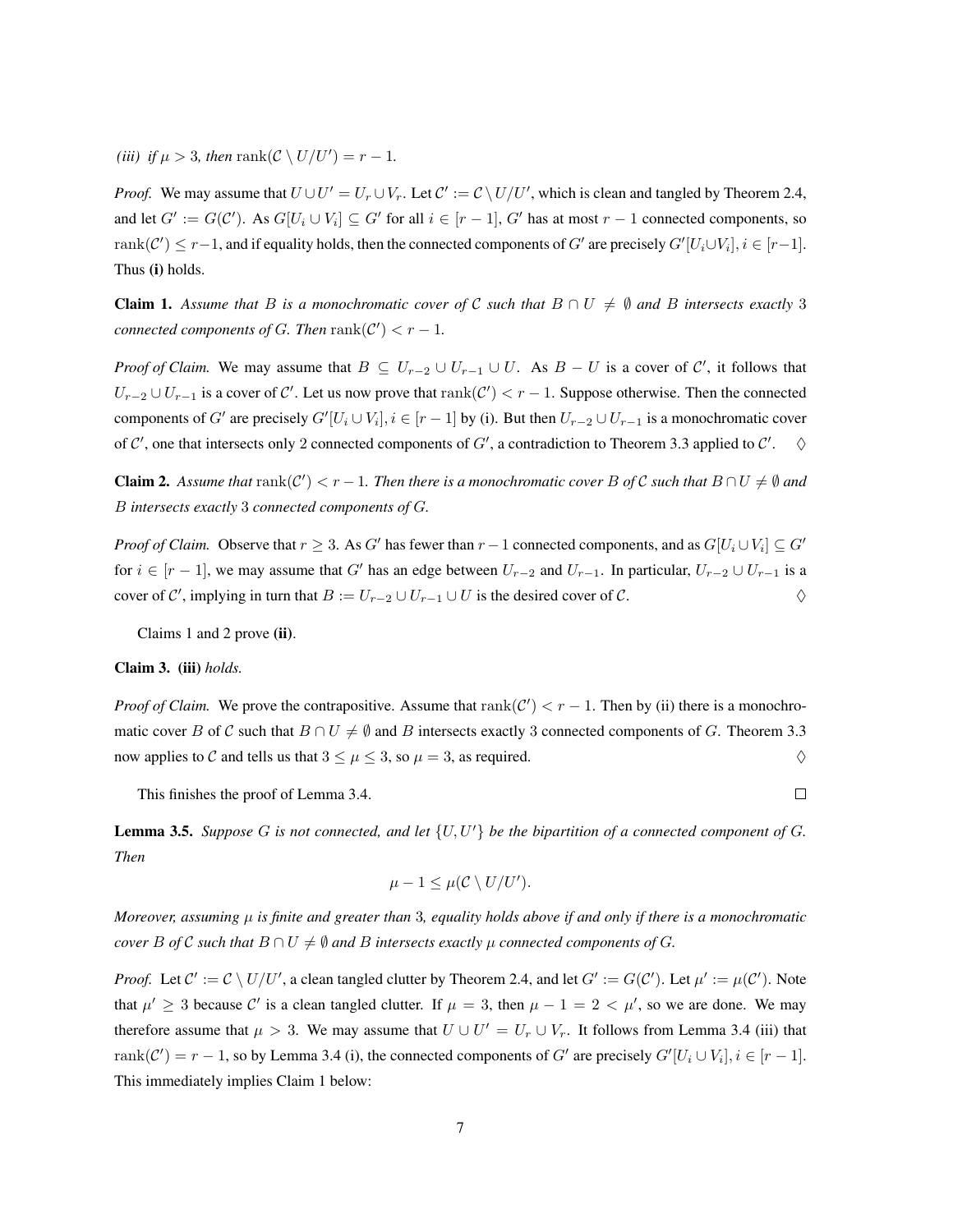**Claim 1.** *The bipartitions of the connected components of G' are*  $\{U_i, V_i\}, i \in [r-1]$ *.* 

Claim 2.  $\mu$  − 1  $\leq \mu'$ , and if  $\mu$  is finite and equality holds, then there is a monochromatic cover B of C such that  $B \cap U \neq \emptyset$  and B intersects exactly  $\mu$  connected components of G.

*Proof of Claim.* If  $\mu' = \infty$ , we are done. Otherwise, let B' be a monochromatic cover of C' of cardinality  $\mu'$ . Let  $B := B' \cup U$ , a monochromatic cover of C. In particular,  $\mu$  is finite. On one hand, B intersects at most  $\mu' + 1$ connected components of G, as  $|B'| = \mu'$ . On the other hand, B intersects at least  $\mu$  connected components of G by Theorem [3.3](#page-5-1) applied to C. Thus  $\mu \leq \mu' + 1$ , and if equality holds, then B is the desired set.  $\diamond$ 

**Claim 3.** Suppose B is a monochromatic cover of C such that  $B \cap U \neq \emptyset$  and B intersects exactly  $\mu$  connected *components of G. Then*  $\mu' = \mu - 1$ *.* 

*Proof of Claim.* As B is monochromatic,  $B \cap U' = \emptyset$ , so  $B - U$  is a cover of C'. In fact,  $B - U$  is a monochromatic cover of C' by Claim 1. As  $B - U$  intersects only  $\mu - 1$  connected components of  $G', \mu' \leq \mu - 1$  by Theorem [3.3](#page-5-1) applied to C', so  $\mu' = \mu - 1$  by Claim 2, as claimed.  $\diamond$ 

Claims 2 and 3 finish the proof.

## <span id="page-7-0"></span>3.3 The min-max relation  $r - \mu = \delta$

<span id="page-7-1"></span>Lemma 3.6. *The following statements are equivalent:*

- $\mu = \infty$ , *i.e.* C does not have a monochromatic cover,
- $\delta = -\infty$ , i.e.  $\text{setcore}(\mathcal{C}) = \{0, 1\}^r$ , i.e.  $\bigcup_{i=1}^r W_i \in \text{core}(\mathcal{C})$  whenever  $W_i \in \{U_i, V_i\}, i \in [r]$ .

*Proof.* ( $\Rightarrow$ ) Let us first prove that  $\bigcup_{i=1}^r U_i \in C$ . For if not, then  $\bigcup_{i=1}^r V_i$  is a monochromatic cover, which is not the case. Thus  $\bigcup_{i=1}^r U_i \in \mathcal{C}$  and so  $\bigcup_{i=1}^r U_i \in \text{core}(\mathcal{C})$  by Theorem [2.1.](#page-3-1) Similarly,  $\bigcup_{i=1}^r W_i \in \text{core}(\mathcal{C})$ whenever  $W_i \in \{U_i, V_i\}, i \in [r]$ . ( $\Leftarrow$ ) is immediate.  $\Box$ 

<span id="page-7-2"></span>**Theorem 3.7.** Assume that  $U_1 \cup \cdots \cup U_k$  is a cover of  $\text{core}(\mathcal{C})$  for some  $k \in [r]$ . Then  $k \geq 3$ . In fact,  $k \geq \mu$ .

*Proof.* It follows from Theorem [2.3](#page-3-3) (i)-(ii) that  $r \geq 3$ , and from Lemma [3.6](#page-7-1) that  $\mu$  is finite.

Let us first prove that  $k \geq 3$ . Suppose otherwise. Then  $U_1 \cup U_2$  is a cover of core(C). Pick  $u_1 \in U_1, u_2 \in U_2$ and  $v_2 \in V_2$ . It follows from Theorem [2.1](#page-3-1) that  $\{u_1, u_2\}$  is a cover of core(C), and that every member of core(C) containing  $v_2$  also contains  $u_1$ . But then Lemma [2.5](#page-3-4) implies that  $u_1, v_2$  belong to the same connected component of G, a contradiction.

Let us next prove that  $k \geq \mu$ . We proceed by induction on  $r \geq 3$ . For the base case  $r = 3$ , as the monochromatic covering number is finite, we may apply Theorem [3.3](#page-5-1) and conclude that  $k \ge 3 = r \ge \mu$ . For the induction step, assume that  $r \ge 4$ . If  $\mu = 3$ , then we are done. Otherwise,  $\mu > 3$ . Let  $\mathcal{C}' := \mathcal{C} \setminus U_k / V_k$ , which is a clean tangled clutter such that  $\mathrm{core}(\mathcal{C}') \subseteq \mathrm{core}(\mathcal{C}) \setminus U_k/V_k$  by Theorem [2.4.](#page-3-2) Let  $G' := G(\mathcal{C}')$ . Then  $U_1 \cup \cdots \cup U_{k-1}$  is a cover of core(C'). As  $\mu > 3$ , it follows from Lemma [3.4](#page-5-2) (iii) that rank(C') =  $r - 1$ , so

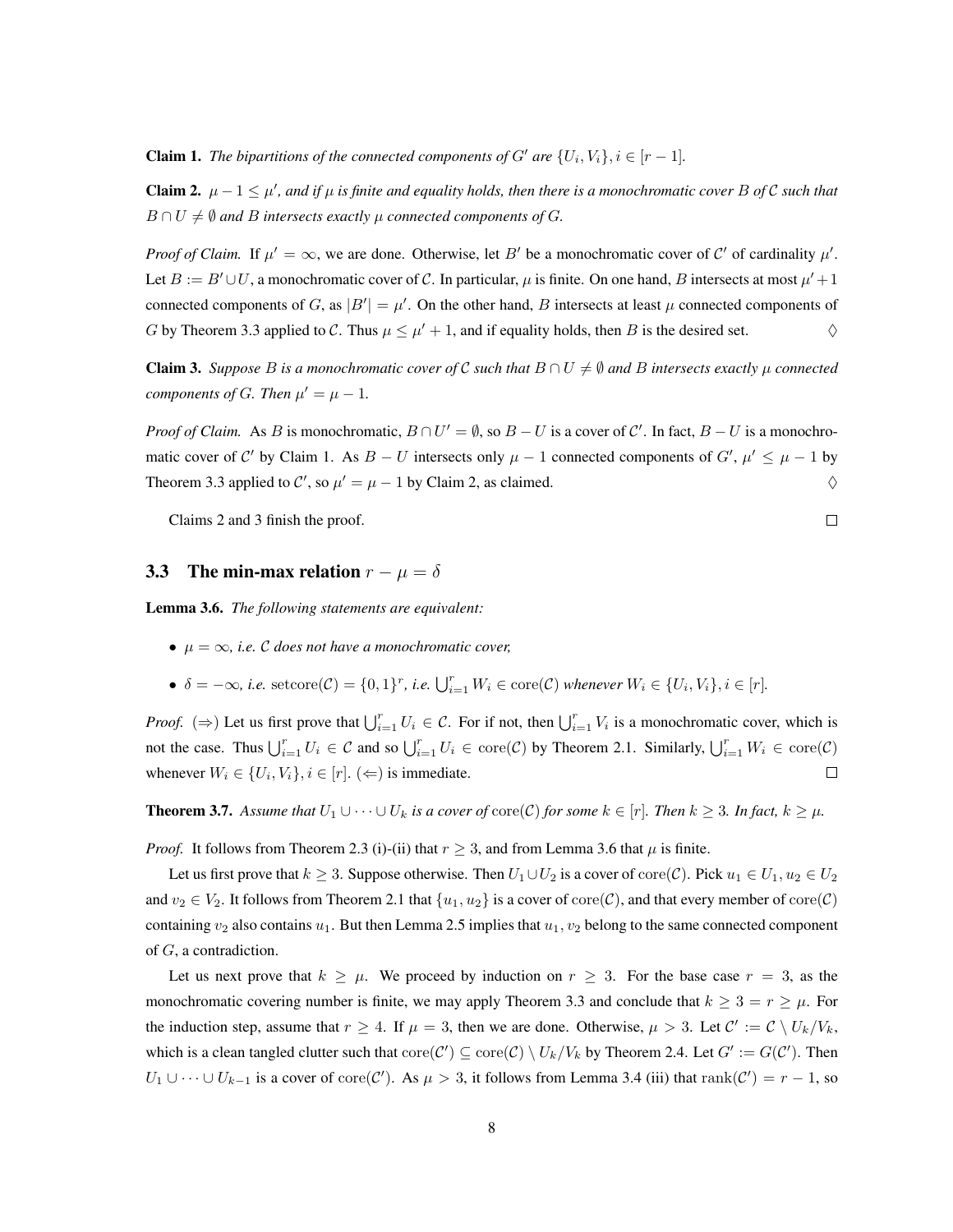by Lemma [3.4](#page-5-2) (i), the connected components of G' are precisely  $G'[U_i \cup V_i], i \in [r] - \{k\}$ . We may therefore apply the induction hypothesis to conclude that  $k - 1 \ge \mu(C')$ . By Lemma [3.5,](#page-6-0)  $\mu(C') \ge \mu - 1$ . Putting the last two inequalities together gives us that  $k \geq \mu$ , thereby completing the induction step.  $\Box$ 

Notice that Theorem [3.7](#page-7-2) non-trivially relates a core dependent parameter to a parameter defined on the whole clutter.

#### <span id="page-8-2"></span>**Theorem 3.8.**  $r - \mu = \delta$ .

*Proof.* If  $\delta = -\infty$ , then  $\mu = \infty$  by Lemma [3.6,](#page-7-1) so we are done. Otherwise, pick a subset  $I \subseteq [r]$  of cardinality  $r - \delta$  and decisions  $a_1, \ldots, a_{r-d} \in \{0, 1\}$  such that setcore $(C) \cap \{x : x_i = a_i, i \in I\} = \emptyset$ . That is, for some  $W_i \in \{U_i, V_i\}, i \in I$ , the union  $\bigcup_{i \in I} W_i$  is a cover of core $(C)$ . It therefore follows from Theorem [3.7](#page-7-2) that  $r - \delta \ge \mu$ . By Proposition [3.1,](#page-4-3)  $r - \delta \le \mu$ , so  $r - \delta = \mu$ , thereby finishing the proof.  $\Box$ 

## <span id="page-8-0"></span>4 Applications

In this section we discuss four applications of our results. In §[4.1,](#page-8-1) we discuss *irreducible* monochromatic covers. In §[4.2,](#page-9-0) we discuss *ideal* tangled clutters, and prove that the core of such clutters is also ideal. In §[4.3,](#page-11-0) we show how the monochromatic covering number extends the notion of girth for simple binary matroids and simple graphs. In §[4.4,](#page-13-0) we show how the monochromatic covering number extends the notion of covering number for clean clutters with covering number at least three.

Moving forward we need the following remark.

<span id="page-8-4"></span>**Remark 4.1.** Take an integer  $r \geq 1$ , a set  $S \subseteq \{0,1\}^r$  without an infeasible hypercube of dimension at least  $r-2$ , and let  $C := \text{cuboid}(S)$ . Suppose C is a clean tangled clutter. Then  $\text{rank}(\mathcal{C}) = r$  and  $\text{setcore}(\mathcal{C}) \cong S$ .

### <span id="page-8-1"></span>4.1 Irreducible monochromatic covers

Let C be a clean tangled clutter, where  $G := G(\mathcal{C}), r := \text{rank}(\mathcal{C})$ , and denote by  $\{U_i, V_i\}$  the bipartition of the i<sup>th</sup> connected component of G for  $i \in [r]$ . Take a subset  $I \subseteq [r]$ . We say that  $\bigcup_{i \in I} V_i$  is an *irreducible monochromatic cover of* C if  $\bigcup_{i\in I}V_i$  is a cover of C, and for each  $j\in I$ ,  $\left(\bigcup_{i\in I,i\neq j}V_i\right)\cup U_j$  is not a cover. In particular, if  $\bigcup_{i\in I}V_i$  an irreducible monochromatic cover, then  $\bigcup_{i\in I, i\neq j}V_i$  is not a cover for any  $j \in I$ . Let  $\mu := \mu(\mathcal{C}).$ 

<span id="page-8-3"></span>**Theorem 4.2.** *Suppose*  $\mu$  *is finite and*  $U_1 \cup \cdots \cup U_{\mu}$  *is a cover of* C. *Then*  $U_1 \cup \cdots \cup U_{\mu}$  *is an irreducible monochromatic cover of* C*.*

*Proof.* By symmetry, it suffices to show that  $U_1 \cup \cdots \cup U_{\mu-1} \cup V_{\mu}$  is not a cover. Suppose otherwise. Let  $S \subseteq \{0,1\}^r$  be the setcore of C with respect to  $(U_1, V_1; \ldots; U_r, V_r)$ . Then the two covers  $U_1 \cup \cdots \cup U_{\mu-1} \cup$  $U_{\mu}$ ,  $U_1 \cup \cdots \cup U_{\mu-1} \cup V_{\mu}$  yield the following infeasible hypercubes in S:

$$
\{x : x_1 = \dots = x_{\mu-1} = x_{\mu} = 1\} \quad \text{and} \quad \{x : x_1 = \dots = x_{\mu-1} = 1, x_{\mu} = 0\},
$$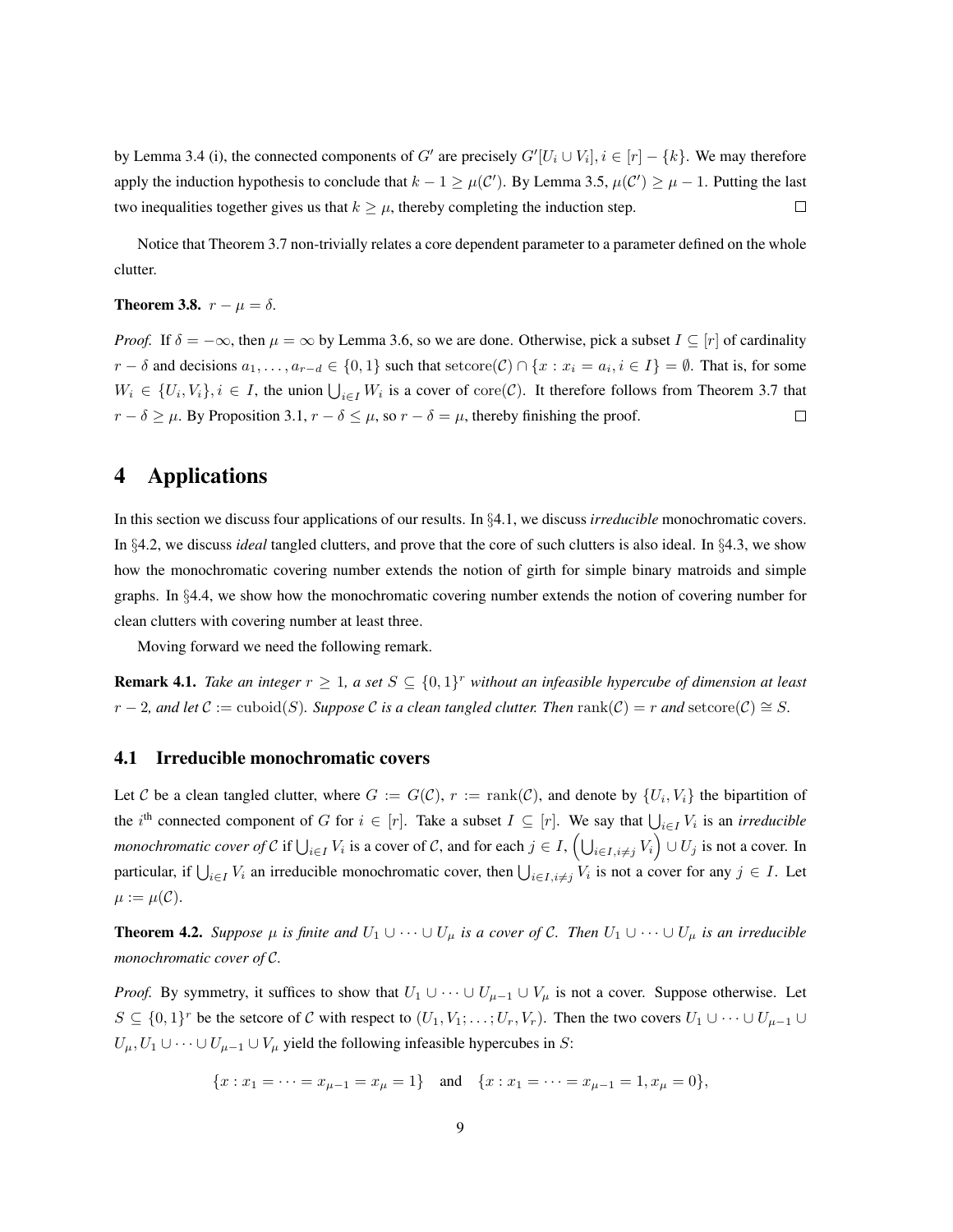implying in turn that  $\{x : x_1 = \cdots = x_{\mu-1} = 1\}$  is an infeasible hypercube of S. This implies that depth $(C) \geq$  $r - (\mu - 1) = r - \mu + 1$ . However, depth $(C) = r - \mu$  by Theorem [3.8,](#page-8-2) a contradiction.  $\Box$ 

<span id="page-9-1"></span>**Lemma 4.3.** *If*  $V_1 \cup \cdots \cup V_k$  *is an irreducible monochromatic cover for some integer*  $k \in [r]$ *, then there exists a* monochromatic minimal cover B such that  $B\subseteq \bigcup_{i=1}^k V_i$  and  $|B\cap V_i|=1$  for each  $i\in [k].$ 

*Proof.* Denote by V the ground set of C. The proof of this lemma is very similar to Lemma [3.2,](#page-4-2) except for our minimal choice. Out of all the monochromatic minimal covers of C contained in  $\bigcup_{i=1}^k V_i$ , pick one of minimum cardinality, call it B. As  $\bigcup_{i=1}^k V_i$  is an irreducible monochromatic cover, it follows that  $B \cap V_i \neq \emptyset$ ,  $i \in [k]$ . To finish the proof of the lemma, it suffices to show that  $|B \cap V_1| = 1$ . Suppose for a contradiction that  $|B \cap V_1| \geq 2$ . Let  $I := B - V_1$ ,  $J := V - (U_1 \cup V_1 \cup I)$ , and  $C' := C \setminus I/J$ , a minor over ground set  $U_1 \cup V_1$ . Assume in the first case that  $\tau(C') \geq 2$ . Then C' is clean and tangled, and  $G[U_1 \cup V_1] \subseteq G(C')$ . Thus  $G(C')$  is a connected, bipartite graph whose bipartition is inevitably  $\{U_1, V_1\}$ . It therefore follows from Theorem [2.3](#page-3-3) (i) that  $U_1, V_1 \in \mathcal{C}'$ . However,  $B \cap V_1 = B - I$  is a minimal cover of  $\mathcal{C}'$  disjoint from  $U_1$ , a contradiction. Assume in the remaining case that  $\tau(C') \leq 1$ . That is, there is a  $D \in b(C)$  such that  $D \subseteq U_1 \cup V_1 \cup I$  and  $|D - I| \leq 1$ . As  $D \subseteq (V_1 \cup \cdots \cup V_k) \cup U_1$ , and  $V_1 \cup \cdots \cup V_k$  is an irreducible monochromatic cover, it follows that  $D \subseteq \bigcup_{i=1}^k V_i$ . But then D is a monochromatic minimal cover of C contained in  $\bigcup_{i=1}^{k} V_i$  and

$$
|D| = |D - I| + |D \cap I| \le 1 + |B - (U_1 \cup V_1)| < |B \cap (U_1 \cup V_1)| + |B - (U_1 \cup V_1)| = |B|,
$$

 $\Box$ 

a contradiction to our minimal choice of B. As a result,  $|B \cap V_1| = 1$ , as desired.

<span id="page-9-2"></span>**Theorem 4.4.** Suppose for some integer  $k \in [r]$  that  $V_1 \cup \cdots \cup V_k$  is a cover of C. Then  $k \geq \mu$ . Moreover, *if*  $k = \mu$ , then  $V_1 \cup \cdots \cup V_k$  contains a minimal cover of cardinality k picking exactly one element from each  $V_i, i \in [k]$ .

*Proof.* That  $k \geq \mu$  follows from Theorem [3.3.](#page-5-1) If  $k = \mu$ , then by Theorem [4.2,](#page-8-3)  $V_1 \cup \cdots \cup V_k$  is an irreducible monochromatic cover, so by Lemma [4.3,](#page-9-1)  $V_1 \cup \cdots \cup V_k$  contains a minimal cover of cardinality three picking  $\Box$ exactly one element from each  $V_i, i \in [k]$ , as claimed.

This theorem for the case of  $\mu = 3$  was proved in [\[7\]](#page-14-6), Theorem 5.2, and served as an important tool for finding the clutter of *the lines of the Fano plane* as a minor in clean tangled clutters.

### <span id="page-9-0"></span>4.2 Ideal tangled clutters

C is an *ideal* clutter if *the associated set covering polyhedron*

$$
Q(\mathcal{C}) := \left\{ x \in \mathbb{R}_+^V : \sum_{v \in C} x_v \ge 1 \quad C \in \mathcal{C} \right\}
$$

is integral [\[12\]](#page-14-11). The deltas and extended odd holes are non-ideal clutters. It is well-known that a clutter is ideal if and only if its blocker is ideal [\[15,](#page-15-3) [18\]](#page-15-4). In particular, the blocker of an extended odd hole is also non-ideal. Moreover, if a clutter is ideal, so is every minor of it [\[21\]](#page-15-0). Thus ideal clutters are clean.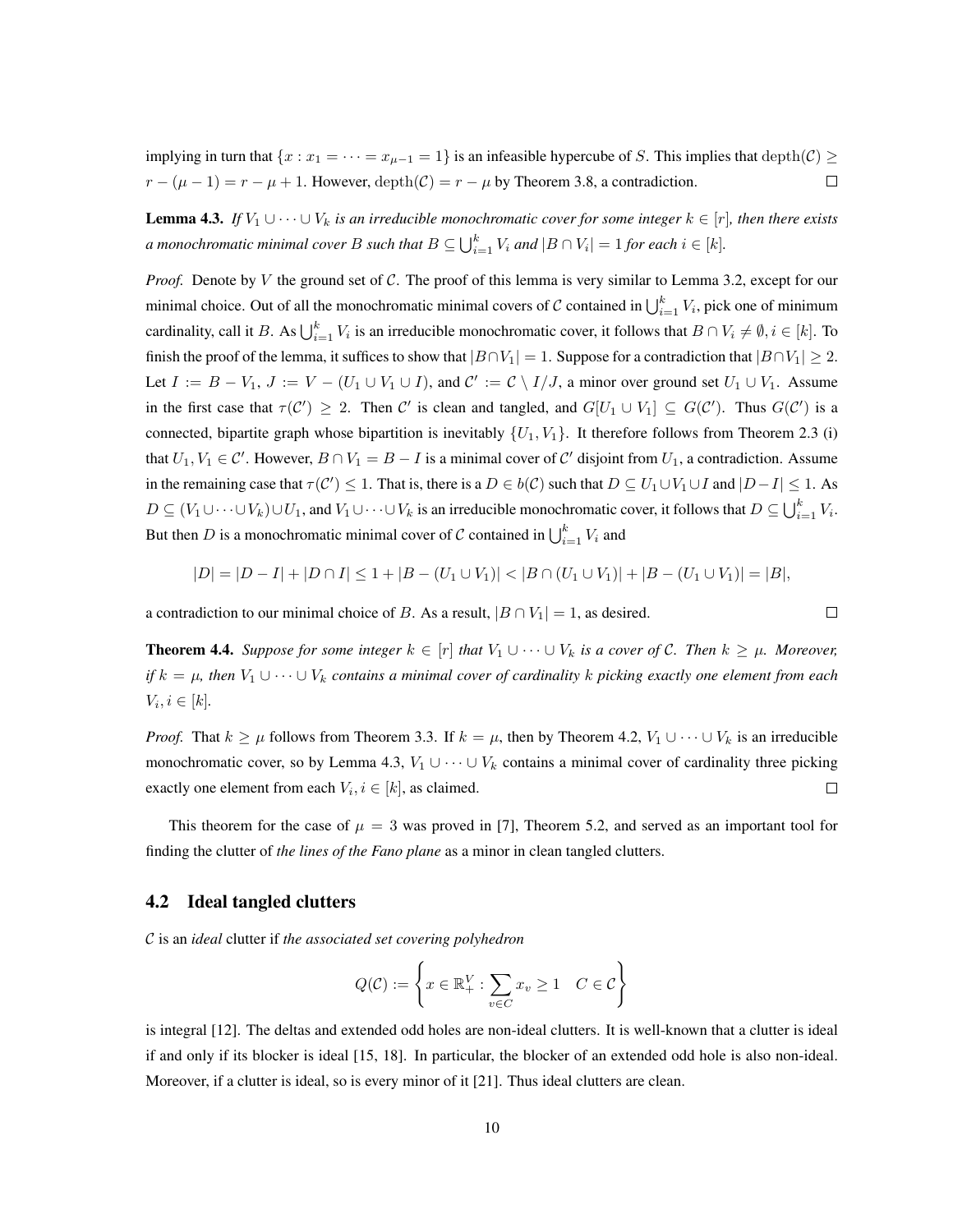Let C be an ideal tangled clutter, where  $G := G(\mathcal{C}), r := \text{rank}(\mathcal{C})$ , and denote by  $\{U_i, V_i\}$  the bipartition of the  $i^{\text{th}}$  connected component of G for  $i \in [r]$ . Let  $S := \text{setcore}(\mathcal{C} : U_1, V_1; \dots; U_r, V_r)$ .

<span id="page-10-0"></span>**Theorem 4.5** ([\[3\]](#page-14-12), Theorem 22a). conv(S) is described by  $0 \le x \le 1$ , and

$$
\sum_{B \cap V_i \neq \emptyset} |B \cap V_i| x_i + \sum_{B \cap U_j \neq \emptyset} |B \cap U_j| (1 - x_j) \geq 1
$$

*for every monochromatic cover* B *of* C*.*

For the sake of completion, we have provided a proof of this theorem in the appendix.

<span id="page-10-1"></span>**Lemma 4.6.** *Consider a facet-defining inequality for*  $conv(S)$  *different from any of*  $0 \le x \le 1$ *. Then the inequality is of the form*

$$
\sum_{i \in I} x_i + \sum_{j \in J} (1 - x_j) \ge 1
$$

for some disjoint  $I, J \subseteq [r]$  where  $(\cup_{i \in I} U_i) \cup (\cup_{j \in J} V_j)$  is an irreducible monochromatic cover of  $\mathcal{C}$ .

*Proof.* By Theorem [4.5,](#page-10-0) the inequality is of the form

$$
\sum_{B \cap V_i \neq \emptyset} |B \cap V_i| x_i + \sum_{B \cap U_j \neq \emptyset} |B \cap U_j| (1 - x_j) \ge 1 \tag{*}
$$

for some monochromatic cover B of C. We may assume that  $B \subseteq V_1 \cup \cdots \cup V_k$ , and  $B \cap V_i \neq \emptyset$  for each  $i \in [k]$ . By Theorem [3.3,](#page-5-1)  $k \geq \mu(\mathcal{C}) \geq 3$ .

We claim that the monochromatic cover  $V_1 \cup \cdots \cup V_{k-1} \cup V_k$  is irreducible. Suppose otherwise; say  $V_1 \cup$  $\cdots \cup V_{k-1} \cup U_k$  is a monochromatic cover, too. Then these covers yield the following infeasible hypercubes in S:

$$
\{x: x_1 = \cdots = x_{k-1} = x_k = 0\} \quad \text{and} \quad \{x: x_1 = \cdots = x_{k-1} = 0, x_k = 1\},
$$

implying in turn that  $\{x : x_1 = \cdots = x_{k-1} = 0\}$  is an infeasible hypercube of S, implying in turn that  $\sum_{i=1}^{k-1} x_i \ge 1$  is valid for conv(S). However,

$$
\sum_{B \cap V_i \neq \emptyset} |B \cap V_i| x_i + \sum_{B \cap U_j \neq \emptyset} |B \cap U_j| (1 - x_j) = \sum_{i=1}^k |B \cap V_i| x_i \geq \sum_{i=1}^k x_i,
$$
 (3)

so the valid inequality  $\sum_{i=1}^{k-1} x_i \ge 1$  dominates the facet-defining inequality  $(\star)$ , a contradiction.

Since  $V_1 \cup \cdots \cup V_k$  is an irreducible monochromatic cover, we may apply Theorem [4.4](#page-9-2) to conclude that there exists a minimal cover  $B' \subseteq V_1 \cup \cdots \cup V_k$  of C intersecting each  $V_i, i \in [k]$  exactly once. Thus, by Theorem [4.5,](#page-10-0)

$$
\sum_{i=1}^{k} x_i = \sum_{B' \cap V_i \neq \emptyset} |B' \cap V_i| x_i \ge 1
$$

is valid for conv(S). Since ( $\diamond$ ) holds, and ( $\star$ ) is facet-defining, ( $\star$ ) must be of the form  $\sum_{i=1}^{k} x_i \geq 1$ , thereby finishing the proof.  $\Box$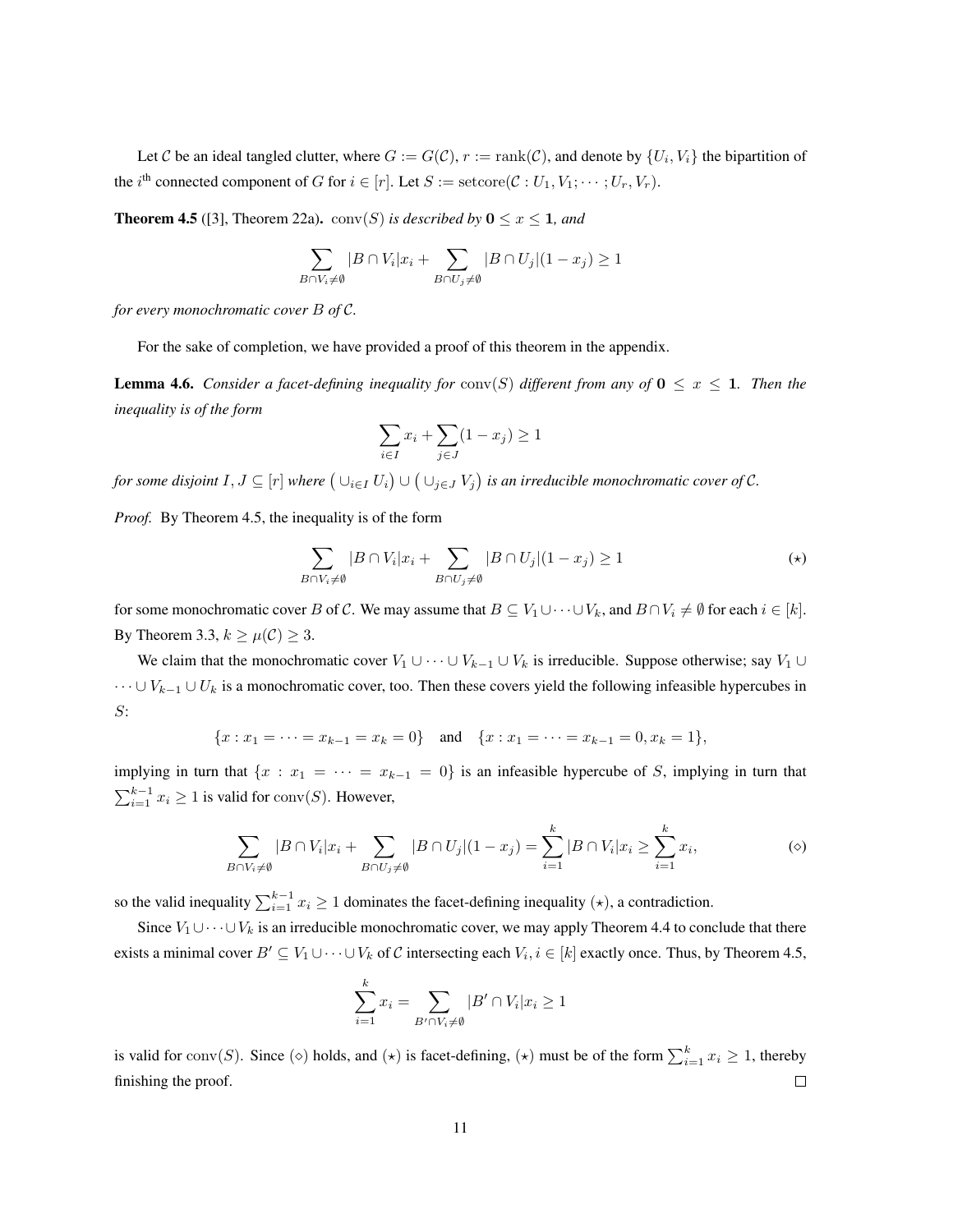A subset  $S \subseteq \{0,1\}^r$  is *cube-ideal* if its convex hull is described by  $0 \le x \le 1$ , and some *generalized set covering* inequalities, which are of the form  $\sum_{i\in I} x_i + \sum_{j\in J} (1 - x_j) \ge 1$  for disjoint  $I, J \subseteq [r]$ . It is known that S is cube-ideal if, and only if,  $\text{cuboid}(S)$  is an ideal clutter [\[2\]](#page-14-10). Putting Theorem [4.5](#page-10-0) and Lemma [4.6,](#page-10-1) we get the following.

**Theorem 4.7.** Let C be an ideal tangled clutter. Then setcore(C) is a cube-ideal set, and core(C) is an ideal *clutter.*  $\Box$ 

This theorem was first claimed in [\[4\]](#page-14-13), Theorem 22, but the authors found a flaw in the proof [\[3\]](#page-14-12).

## <span id="page-11-0"></span>4.3 The girth of a binary matroid

 $C$  is a *binary* clutter if the symmetric difference of any odd number of members contains a member; equivalently, C is binary if  $|C \cap B| \equiv 1 \pmod{2}$  for all  $C \in C$ ,  $B \in b(C)$  [\[17\]](#page-15-5). In particular, a clutter is binary if and only if its blocker is binary. Observe that the deltas, extended odd holes and their blockers are not binary. If a clutter is binary, so is every minor of it [\[20\]](#page-15-2). Thus binary clutters are clean.

<span id="page-11-1"></span>**Remark 4.8.** Take an integer  $r \geq 1$  and let  $S \subseteq \{0,1\}^r$  be a vector space over  $GF(2)$  whose points do not *agree on a coordinate. Then* cuboid(S) *is a clean tangled clutter.*

Here we relate the monochromatic covering number of  $\mathrm{cuboid}(S)$  to a natural matroidal parameter. To this end, take an integer  $r \geq 1$  and let  $S \subseteq \{0,1\}^r$  be a vector space over  $GF(2)$ . Basic Linear Algebra tells us that there is a  $0 - 1$  matrix A with r columns such that  $S = \{x : Ax \equiv 0 \pmod{2}\}$ . Let M be the binary matroid over ground set  $EM := [r]$  that is represented by A. The *cycle space of* M is the set  $cycle(M) := S$ and the *cocycle space of M*, denoted  $\text{cocycle}(M) \subseteq \{0,1\}^r$ , is the row space of A over  $GF(2)$ . Notice that  $cycle(M)$ ,  $cocycle(M)$  are binary spaces that are orthogonal complements over  $GF(2)$ . Observe that the binary matroid  $M$  can be fully determined by either  $A$ , its cycle space or its cocycle space.

A *cycle of* M is a subset  $C \subseteq EM$  such that  $\chi_C \in \text{cycle}(M)$ , and a *cocycle of* M is a subset  $D \subseteq EM$  such that  $\chi_D \in \text{cocycle}(M)$ . In particular,  $\emptyset$  is both a cycle and a cocycle. Notice that every cycle and every cocycle have an even number of elements in common. A *circuit of* M is a nonempty cycle that does not contain another nonempty cycle, and a *cocircuit of* M is a nonempty cocycle that does not contain another nonempty cocycle. It is well-known that every cycle is either empty or the disjoint union of some circuits, and that every cocycle is either empty or the disjoint union of some cocircuits [\[19\]](#page-15-6).

An element  $e \in EM$  is a *loop of* M if  $\{e\}$  is a circuit, and two distinct elements  $e, f \in EM$  are *parallel in* M if  $\{e, f\}$  is a circuit. M is a *simple* binary matroid if it has no loop and no parallel elements, i.e. if every circuit has cardinality at least three. If M is simple, then its *girth*, denoted girth $(M)$ , is the minimum cardinality of a circuit.

<span id="page-11-2"></span>**Theorem 4.9.** Let M be a simple binary matroid, and let  $C := \text{cuboid}(\text{cocycle}(M))$ . Then  $\mu(C) = \text{girth}(M)$ .

*Proof.* Write  $EM = [r]$ , and let  $S^{\perp} := \text{cocycle}(M)$ , viewed as a subset of  $\{0,1\}^r$ . As  $S^{\perp}$  is a vector space over  $GF(2)$ , there is a  $0-1$  matrix B with r columns such that  $S^{\perp} = \{x \in \{0,1\}^r : Bx \equiv \mathbf{0} \pmod{2}\}.$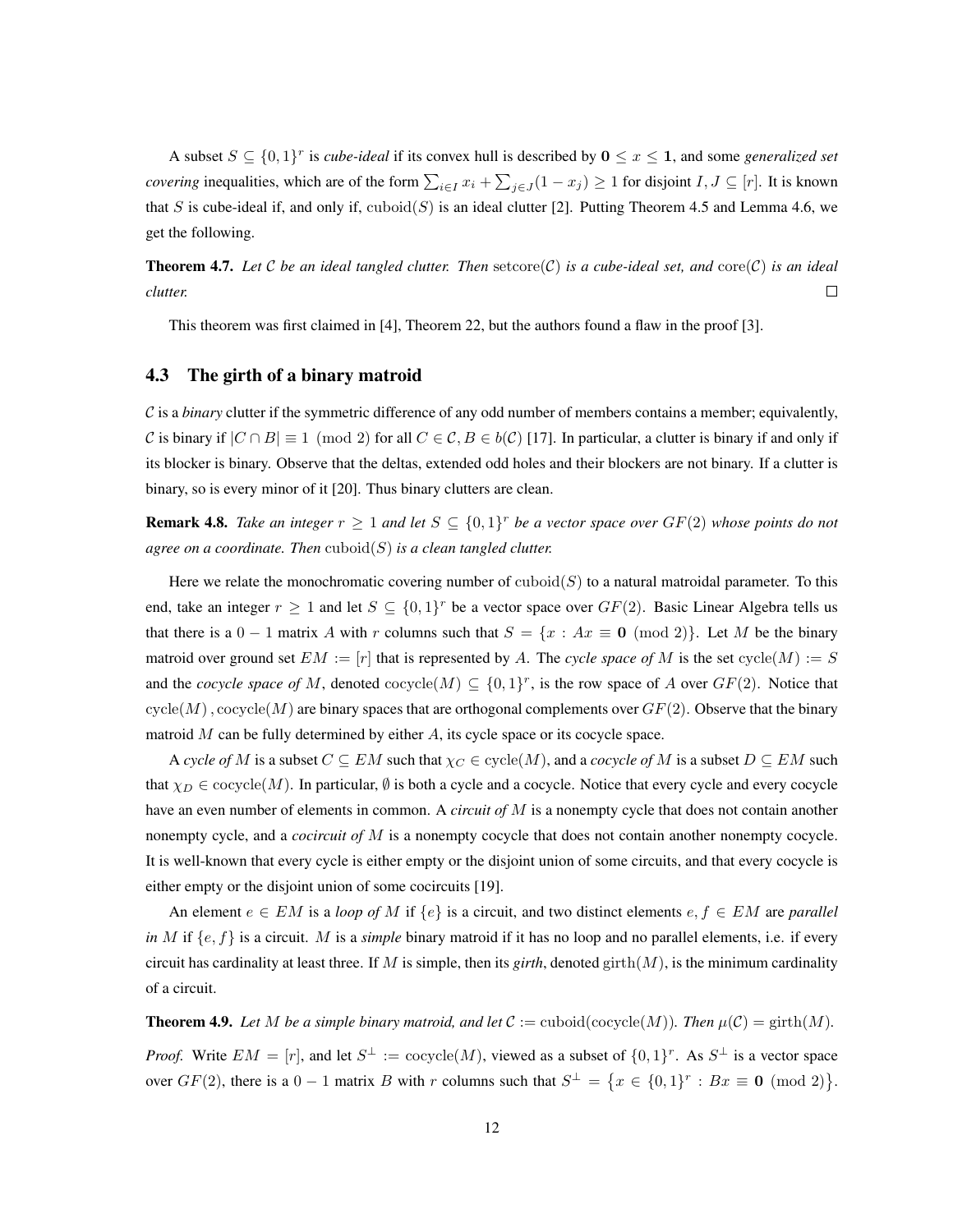Observe that the row space of B over  $GF(2)$ , which is the orthogonal complement of  $S^{\perp}$  over  $GF(2)$ , is the cycle space of M.

**Claim.** girth $(M) = r - \max\{d : S^\perp$  *has an infeasible hypercube of dimension d*}.

*Proof of Claim.* Let  $g := \text{girth}(M)$  and  $d^* := \max\{d : S^{\perp}$  has an infeasible hypercube of dimension  $d\}$ .  $(\geq)$ Let  $C \subseteq [r]$  be a circuit of M of length g. We may assume that  $C = \{1, \ldots, g\}$ . As C intersects every cocycle an even number of times, it follows that  $S^{\perp} \cap \{x : x_1 = \cdots = x_{g-1} = 0, x_g = 1\} = \emptyset$ , so there is an infeasible hypercube of dimension  $r - g$ , implying in turn that  $g \ge r - d^*$ . (≤) Pick  $I \subseteq [r]$  of cardinality  $r - d^*$  such that  $S^{\perp} \cap \{x : x_i = a_i \; \forall i \in I\} = \emptyset$  for some decisions  $a_i \in \{0, 1\}, i \in I$ . As a result, the following linear system of equations has no  $0 - 1$  solution:

$$
Bx \equiv \mathbf{0} \pmod{2} \quad \text{and} \quad x_i \equiv a_i \pmod{2} \quad \forall i \in I.
$$

There must be an infeasibility certificate. That is, assuming B has m rows, there exist  $c \in \{0,1\}^m$  and  $d_i \in$  $\{0,1\}, i \in I$  such that

$$
B^{\top}c + \sum_{i \in I} d_i e_i \equiv \mathbf{0} \pmod{2} \quad \text{and} \quad \sum_{i \in I} d_i a_i \equiv 1 \pmod{2}.
$$

Let C be the cycle of M such that  $\chi_C = B^\top c$ . Then the first equation above tells us that  $C \subseteq I$  while the second equation tells us that  $C \neq \emptyset$ . As a result, M has a nonempty cycle of length at most  $|I| = r - d^*$ , implying in turn that there is a circuit of length at most  $r - d^*$ , so  $g \le r - d^*$ , as required.

As M has no loop, the points in  $S^{\perp}$  do not agree on a coordinate, so  $\mathcal{C} = \text{cuboid}(S^{\perp})$  is a clean tangled clutter by Remark [4.8.](#page-11-1) Moreover, as M has no parallel elements,  $girth(M) \geq 3$ , so  $S^{\perp}$  has no infeasible hypercube of dimension at least  $r - 2$ , by the claim above. We may therefore apply Remark [4.1](#page-8-4) to conclude that  $rank(\mathcal{C}) = r$  and  $setcore(\mathcal{C}) \cong S^{\perp}$ . It therefore follows from the claim above that  $girth(M) = rank(\mathcal{C})$  $depth(\mathcal{C})$ , so girth $(M) = \mu(\mathcal{C})$  by Theorem [3.8.](#page-8-2)  $\Box$ 

Given distinct elements  $e, f, g \in EM$ , if  $e, f$  are parallel and  $f, g$  are parallel, then so are  $e, g$ . A *parallel class of* M is a maximal subset of EM of parallel elements. The *simplification* of M, denoted si(M), is the binary matroid obtained from  $M$  after deleting all loops, and for every parallel class, keeping one representative and deleting all the other elements. Observe that  $si(M)$  is a simple binary matroid.

**Theorem 4.10.** Let M be a binary matroid without a loop, and let  $C := \text{cuboid}(\text{cocycle}(M))$ . Then  $\text{rank}(C)$  is *equal to the number of parallel classes of* M, and  $\mu(\mathcal{C}) = \text{girth} (\text{si}(M))$ .

*Proof.* This is a rather immediate consequence of Theorem [4.9.](#page-11-2) We leave this as an exercise for the reader.  $\Box$ 

Take an integer  $k \geq 1$ . An important example of a binary matroid is the *projective geometry*  $M = PG(k - 1)$ 1, 2) represented by the matrix A whose columns are  $\{a \in \{0,1\}^k : a \neq 0\}$ . The second projective geometry  $PG(1, 1)$  is the graphic matroid of a triangle, while the third one  $PG(2, 1)$  is the Fano matroid. It can be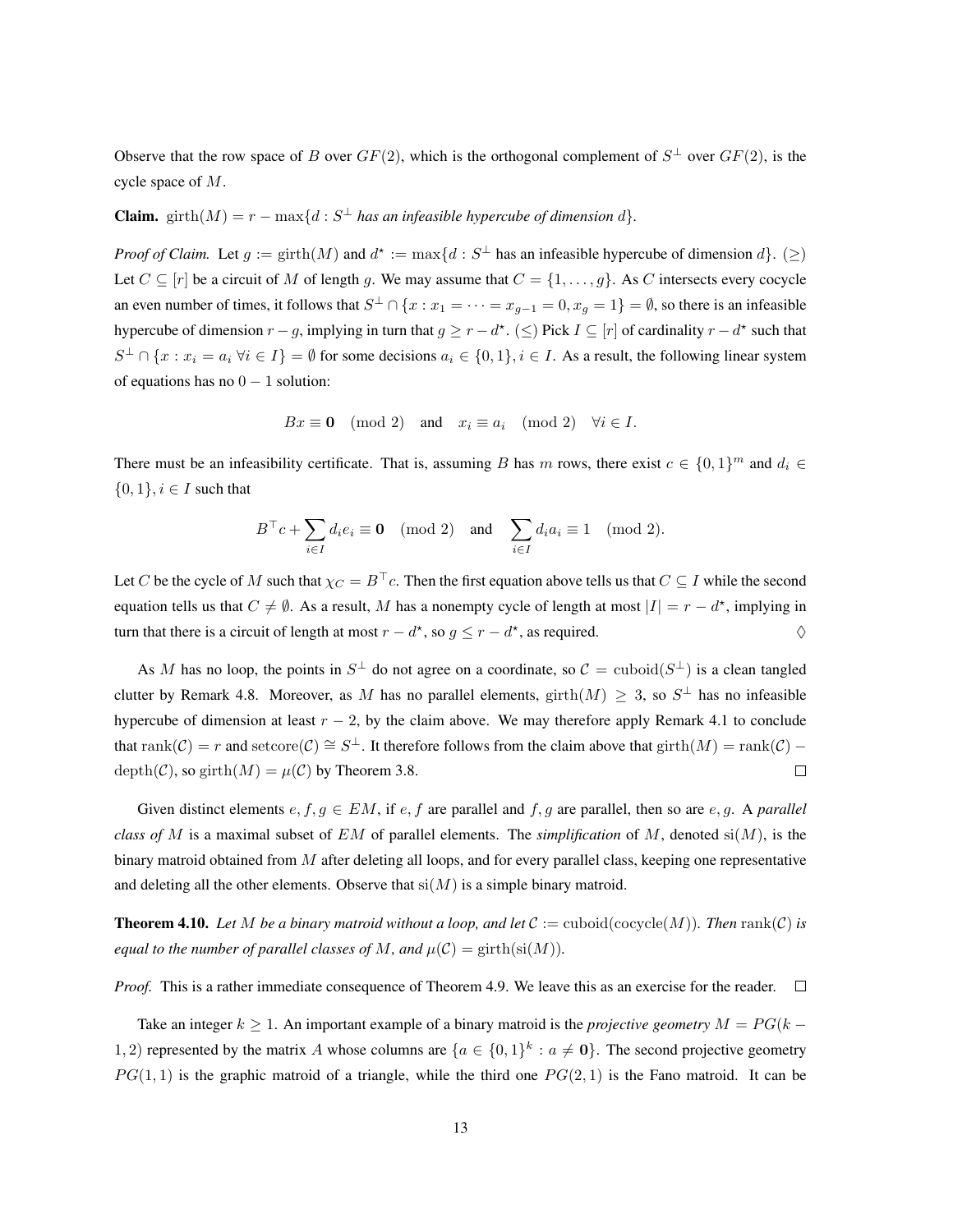readily checked that  $PG(k-1, 1)$  is a simple matroid where every element appears in a triangle, so in particular, cuboid(cocycle( $PG(k-1, 2)$ )) has monochromatic covering number 3. These clutters played a starring role in [\[7\]](#page-14-6).

### <span id="page-13-0"></span>4.4 The covering number of a clean clutter

<span id="page-13-1"></span>Let us start with the following easy remark:

Remark 4.11. *Neither a delta nor the blocker of an extended odd hole has a transversal of cardinality two.*

Take an integer  $r \geq 1$  and a set  $S \subseteq \{0,1\}^r$ . For a point  $x \in \{0,1\}^r$ , the *induced clutter of* S *with respect to* x, denoted ind( $S\Delta x$ ), is the clutter over ground set  $[r]$  whose members are the inclusion-wise minimal sets of  $\{C \subseteq [r] : \chi_C \in S \triangle x\}$ . Observe that S has 2<sup>r</sup> induced clutters, and that these clutters are in a one-to-one correspondence with the  $2^r$  minors of cuboid(S) obtained after contracting, for each  $i \in [r]$ , exactly one of  $2i - 1$ ,  $2i$  (see [\[2\]](#page-14-10)). It follows from Remark [4.11](#page-13-1) that,

<span id="page-13-3"></span>**Remark 4.12.** Take an integer  $r \geq 1$  and a set  $S \subseteq \{0,1\}^r$  whose induced clutters are clean. Then  $\text{cuboid}(S)$ *is clean.*

S is *up-monotone* if for all  $x, y \in \{0, 1\}^r$  such that  $x \geq y$ , if  $y \in S$  then  $x \in S$ . An element of a clutter is *free* if it is not contained in any member.

<span id="page-13-2"></span>**Remark 4.13** ([\[2\]](#page-14-10), Remark 4.6). *Take an integer*  $r \geq 1$ , an up-monotone set  $S \subseteq \{0,1\}^r$ , and a point  $x \in$  $\{0,1\}^r$ . Then  $\text{ind}(S\triangle x)$  *is, after deleting free elements, equal to*  $\text{ind}(S\triangle 0)/\{i \in [r]: x_i = 1\}$ *.* 

Let A be a clutter over ground set  $[r]$ . The *up-monotone set associated with* A is the up-monotone set  $\{\chi_C : C \subseteq [r]$  contains a member of  $\mathcal{A}\} \subseteq \{0,1\}^r$ . Notice that the induced clutter of this set with respect to 0 is A.

**Theorem 4.14.** Let A be a clean clutter such that  $\tau(A) \geq 3$ . Let S be the associated up-monotone set, and let  $C := \text{cuboid}(S)$ *. Then* C *is clean and tangled, and*  $\mu(C) = \tau(A)$ *.* 

*Proof.* As  $\tau(A) > 1$ , the points in S do not agree on a coordinate, so C is tangled. As  $\text{ind}(S \triangle 0) = A$  is clean, it follows from Remark [4.13](#page-13-2) that every induced clutter of S is clean, so C is clean by Remark [4.12.](#page-13-3) It remains to prove that  $\mu(C) = \tau(A)$ . To this end, label the ground set of A as [r] for some integer  $r \ge 1$ , let  $\tau := \tau(A)$  and

 $d^* := \max\{d : S$  has an infeasible hypercube of dimension  $d\}$ .

Claim.  $\tau = r - d^*$ .

*Proof of Claim.* ( $\geq$ ) Let  $B \subseteq [r]$  be a cover of A of cardinality  $\tau$ . Then  $S \cap \{x : x_i = 0 \forall i \in B\} = \emptyset$ , implying in turn that  $d^* \geq r - \tau$ . ( $\leq$ ) Pick  $I \subseteq [r]$  of cardinality  $r - d^*$  such that  $S \cap \{x : x_i = a_i \; \forall i \in I\} = \emptyset$  for some decisions  $a_i \in \{0,1\}, i \in I$ . As S is up-monotone, and as the infeasible hypercube above is maximum, it follows that  $a_i = 0$  for all  $i \in I$ . As a result, I must be a cover of  $\text{ind}(S \triangle 0) = A$ , implying in turn that  $r - d^* \geq \tau$ , as required.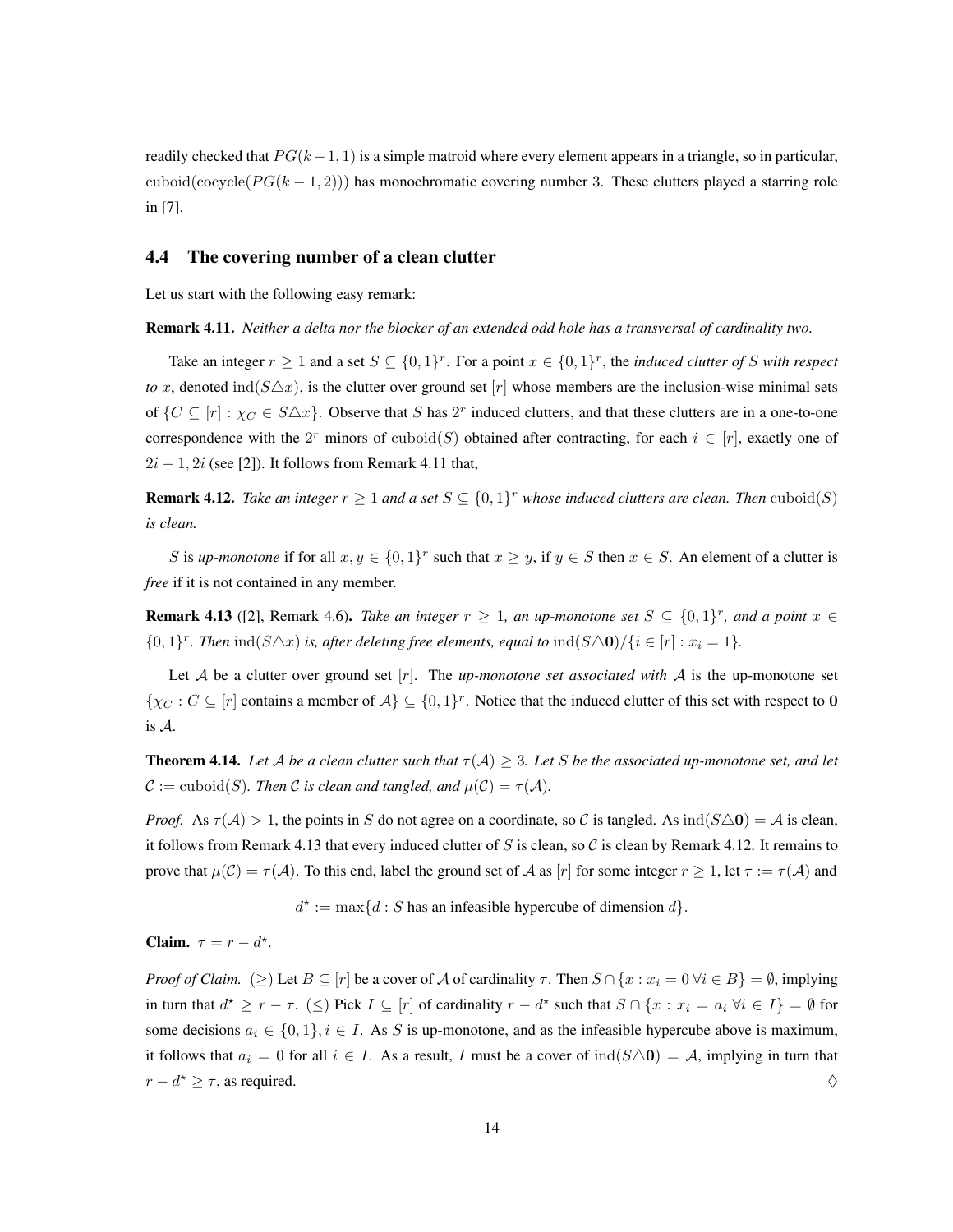In particular, as  $\tau \geq 3$ , S has no infeasible hypercube of dimension at least  $r - 2$ . We may therefore apply Remark [4.1](#page-8-4) and conclude that  $rank(\mathcal{C}) = r$  and  $setcore(\mathcal{C}) \cong S$ . As a result,  $\tau = rank(\mathcal{C}) - depth(\mathcal{C})$  by the claim above, implying that  $\tau = \mu(\mathcal{C})$  by Theorem [3.8,](#page-8-2) thereby finishing the proof.  $\Box$ 

## Acknowledgements

We would like to thank Dabeen Lee, Tony Huynh, Bertrand Guenin and Levent Tuncel for fruitful discussions about various parts of this work. This work was supported by ONR grant 00014-18-12129, NSF grant CMMI-1560828, and NSERC PDF grant 516584-2018.

## References

- <span id="page-14-4"></span>[1] A. Abdi, G. Cornuéjols, B. Guenin, and L. Tuncel. Clean clutters and dyadic fractional packings. SIAM Journal on Discrete Mathematics, to appear, 2021.
- <span id="page-14-10"></span>[2] A. Abdi, G. Cornuéjols, N. Guričanová, and D. Lee. Cuboids, a class of clutters. *Journal of Combinatorial Theory, Series B*, 142:144 – 209, 2020.
- <span id="page-14-12"></span>[3] A. Abdi, G. Cornuéjols, T. Huynh, and D. Lee. Erratum to: Idealness of  $k$ -wise intersecting families. Submitted to Math. Programming. Available online at https://personal.lse.ac.uk/abdia2/papers/kwise-erratum.pdf, 2021.
- <span id="page-14-13"></span>[4] A. Abdi, G. Cornuejols, T. Huynh, and D. Lee. Idealness of ´ k-wise intersecting families. *Math. Programming, Series B*, 2021.
- <span id="page-14-2"></span>[5] A. Abdi, G. Cornuejols, and D. Lee. Intersecting restrictions in clutters. *Combinatorica*, 40:605–623, 2020.
- <span id="page-14-5"></span>[6] A. Abdi, G. Cornuejols, and M. Superdock. A new infinite class of ideal minimally non-packing clutters. ´ *Discrete Mathematics*, 344(7):112413, 2021.
- <span id="page-14-6"></span>[7] A. Abdi, G. Cornuejols, and M. Superdock. Clean tangled clutters, simplices, and projective geometries. ´ *Journal of Combinatorial Theory, Series B*, 154:60–92, 2022.
- <span id="page-14-9"></span>[8] A. Abdi, K. Pashkovich, and G. Cornuejols. Ideal clutters that do not pack. ´ *Mathematics of Operations Research*, 43(2):533–553, 2017.
- <span id="page-14-7"></span>[9] Y. Benchetrit, S. Fiorini, T. Huynh, and S. Weltge. Characterizing polytopes in the 0/1-cube with bounded Chvátal-Gomory rank. *Math. Oper. Res.*, 43(3):718–725, 2018.
- <span id="page-14-1"></span>[10] M. Chudnovsky, G. Cornuéjols, X. Liu, P. Seymour, and K. Vušković. Recognizing Berge graphs. *Combinatorica*, 25(2):143–186, 2005.
- <span id="page-14-3"></span>[11] G. Cornuejols, B. Guenin, and F. Margot. The packing property. ´ *Math. Program.*, 89(1, Ser. A):113–126, 2000.
- <span id="page-14-11"></span>[12] G. Cornuéjols and B. Novick. Ideal 0, 1 matrices. *J. Combin. Theory Ser. B*, 60(1):145-157, 1994.
- <span id="page-14-0"></span>[13] G. Ding, L. Feng, and W. Zang. The complexity of recognizing linear systems with certain integrality properties. *Mathematical Programming*, 114(2):321–334, Mar 2008.
- <span id="page-14-8"></span>[14] J. Edmonds and D. R. Fulkerson. Bottleneck extrema. *J. Combinatorial Theory*, 8:299–306, 1970.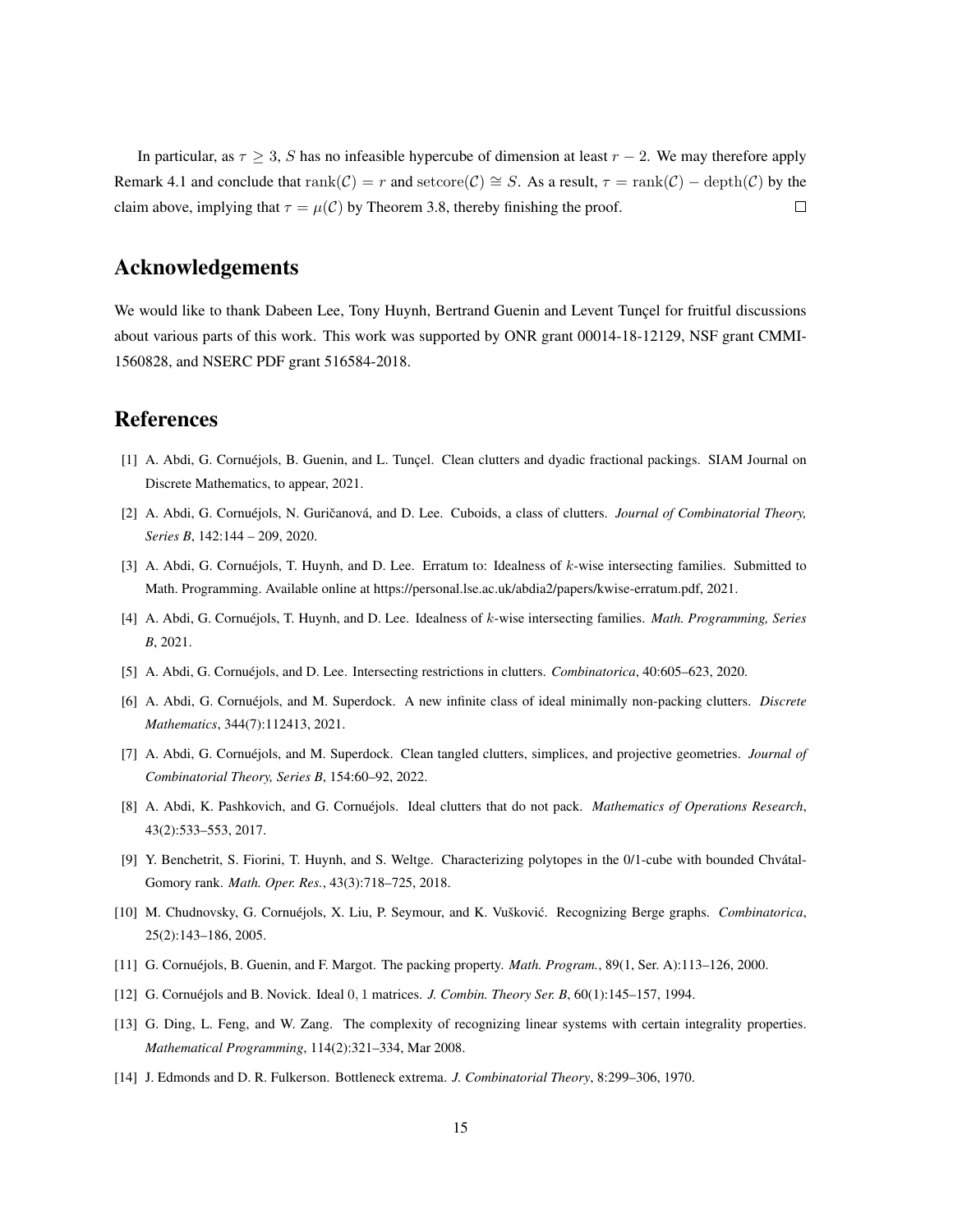- <span id="page-15-3"></span>[15] D. Fulkerson. Blocking and anti-blocking pairs of polyhedra. *Math. Program.*, 1:168–194, 1971.
- <span id="page-15-1"></span>[16] J. R. Isbell. A class of simple games. *Duke Math. J.*, 25:423–439, 1958.
- <span id="page-15-5"></span>[17] A. Lehman. A solution of the Shannon switching game. *J. Soc. Indust. Appl. Math.*, 12:687–725, 1964.
- <span id="page-15-4"></span>[18] A. Lehman. On the width-length inequality. *Math. Programming*, 16(2):245–259, 1979.
- <span id="page-15-6"></span>[19] J. Oxley. *Matroid theory*, volume 21 of *Oxford Graduate Texts in Mathematics*. Oxford University Press, Oxford, second edition, 2011.
- <span id="page-15-2"></span>[20] P. D. Seymour. The forbidden minors of binary clutters. *J. London Math. Soc. (2)*, 12(3):356–360, 1975/76.
- <span id="page-15-0"></span>[21] P. D. Seymour. The matroids with the max-flow min-cut property. *J. Combinatorial Theory Ser. B*, 23(2-3):189–222, 1977.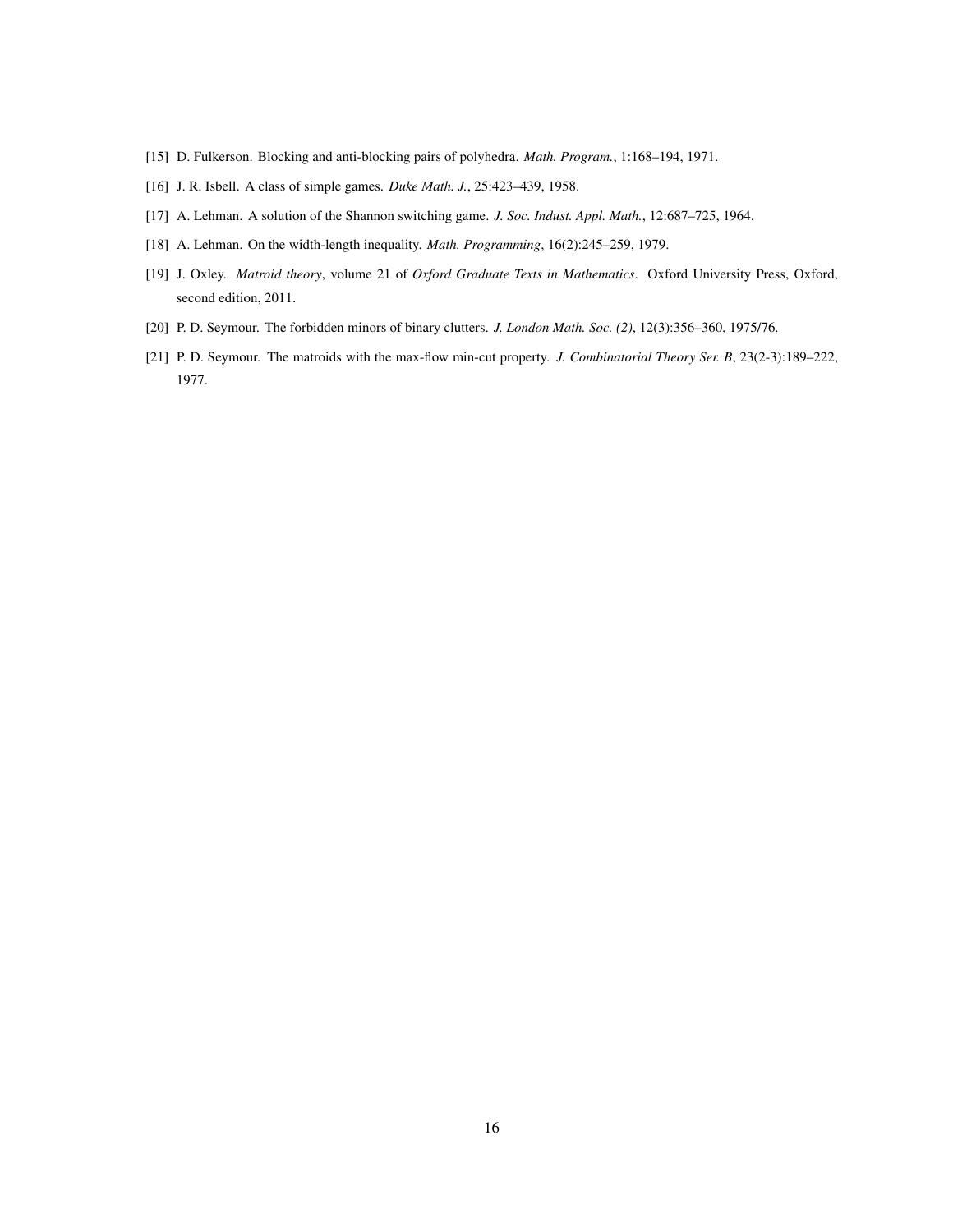## A Proof of Theorem [4.5](#page-10-0)

**Theorem A.1** ([\[3\]](#page-14-12), Theorem 22a). Let C be an ideal tangled clutter over ground set V, where  $G := G(\mathcal{C})$ ,  $r := \text{rank}(\mathcal{C})$ , and denote by  $\{U_i, V_i\}$  the bipartition of the i<sup>th</sup> connected component of G for  $i \in [r]$ . Let  $S := \text{setcore}(\mathcal{C} : U_1, V_1; \cdots; U_r, V_r)$ *. Then*  $\text{conv}(S)$  *is described by*  $0 \le x \le 1$ *, and* 

$$
\sum_{B \cap V_i \neq \emptyset} |B \cap V_i| x_i + \sum_{B \cap U_j \neq \emptyset} |B \cap U_j| (1 - x_j) \geq 1
$$

*for every monochromatic cover* B *of* C*.*

*Proof.* Denote by E the edge set of G. We know that

$$
\{\chi_C : C \in \text{core}(\mathcal{C})\} = \{\chi_C : C \in \mathcal{C}\} \cap \{x : x_u + x_v = 1, \{u, v\} \in E\}.
$$
 (\*)

**Claim 1.**  $\text{conv}\{\chi_C : C \in \text{core}(\mathcal{C})\} = Q(b(\mathcal{C})) \cap \{x : x_u + x_v = 1, \{u, v\} \in E\}.$ 

*Proof of Claim.* ( $\subseteq$ ) follows immediately from  $(\star)$ .  $(\supseteq)$  Pick a point  $x^*$  in the set on the right-hand side. Clearly,  $x^* \in Q(b(\mathcal{C}))$ . Since C is ideal, so is  $b(\mathcal{C})$ , implying that for some  $\lambda \in \mathbb{R}_+^{\mathcal{C}}$  with  $\sum_{C \in \mathcal{C}} \lambda_C = 1$ , we have that

$$
x^* \ge \sum_{C \in \mathcal{C}} \lambda_C \chi_C.
$$

Since for all  $\{u, v\} \in E$ , we have that  $x_u^* + x_v^* = 1$  and  $\{u, v\} \in b(C)$ , equality must hold above and by  $(\star)$ , if  $\lambda_C > 0$  then  $C \in \text{core}(\mathcal{C})$ . Hence,  $x^* \in \text{conv}\{\chi_C : C \in \text{core}(\mathcal{C})\}$ , as required.

For each  $i \in [r]$ , pick  $u_i \in U_i$  and  $v_i \in V_i$ , and let C' be the clutter over ground set  $\{u_1, v_1, \ldots, u_r, v_r\}$ obtained from  $\text{core}(\mathcal{C})$  after contracting  $V - \{u_1, v_1, \ldots, u_r, v_r\}.$ 

**Claim 2.**  $conv({\chi_C : C \in C'})$  *can be described by*  $z \ge 0$ ,  $z_{u_i} + z_{v_i} = 1, i \in [r]$ *, and* 

$$
\sum_{B \cap V_i \neq \emptyset} |B \cap V_i| z_{v_i} + \sum_{B \cap U_j \neq \emptyset} |B \cap U_j| z_{u_j} \geq 1
$$

*for every monochromatic minimal cover* B *of* C*.*

*Proof of Claim.* Observe that  $conv\{\chi_C : C \in C'\}$  is the projection of  $conv\{\chi_C : C \in core(C)\}$  onto the coordinates  $\{u_i, v_i : i \in [r]\}\$ . Thus, to give a description for  $conv\{\chi_C : C \in C'\}$ , we may apply Fourier-Motzkin Elimination to the description of  $\text{conv}\{\chi_C : C \in \text{core}(\mathcal{C})\}$  given by Claim 1, thereby giving us the claimed description.  $\Diamond$ 

**Claim 3.** conv $(S)$  *is defined by*  $0 \le x \le 1$ *, and* 

$$
\sum_{B \cap V_i \neq \emptyset} |B \cap V_i| x_i + \sum_{B \cap U_j \neq \emptyset} |B \cap U_j| (1 - x_j) \geq 1
$$

*for every monochromatic minimal cover* B *of* C*.*